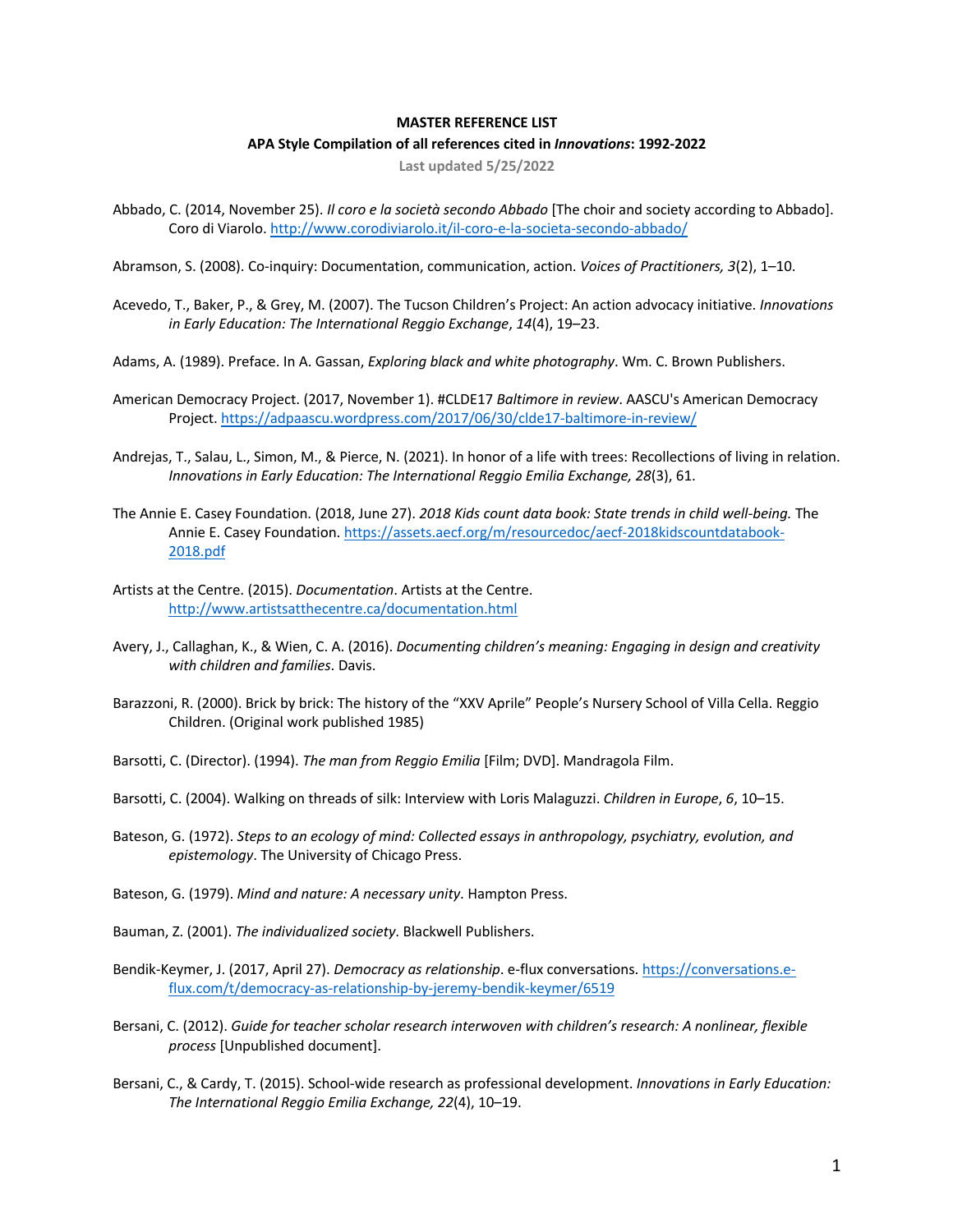Berthoz, A. (2017). *The vicarious brain, creator of worlds*. Harvard University Press.

- Bharara, P. (Host). (2020, January 2). *Playing god (with Eric Lander)* [Audio podcast]. Café. https://cafe.com/vonuspodcast/playing-god-with-eric-lander/
- Biddle, J. (2012). *The three Rs of leadership*. NAEYC; HighScope Press.
- Bloom, P. J. (2011). *From the inside out*. New Horizons.
- Bojović, Ž., Bojović, P. D., Vujošević, D., & Šuh, J. (2020). Education in times of crisis: Rapid transition to distance learning. *Computer Applications in Engineering Education, 28*(6), 1467–1489.
- Bosworth, B. (2005). *Trees: National champions*. MIT Press.
- Bove, C. (2001). Inserimento: A strategy for delicately beginning relationships and communications. In L. Gandini & C. Edwards, (Eds.), *Bambini: The Italian approach to infant/toddler care* (pp. 109–123). Teachers College Press.
- Bowman, B., Brunson Day, C., Chen, J., Cunningham, C., Donohue, C., Espinosa, L., & Gartzman, M. (2017). *Early STEM matters: Providing high-quality STEM experiences for all young learners*: *A policy report by the early childhood STEM working group.* University of Chicago; Erikson Institute.
- Bradbury, A., & Roberts-Holmes, G. (2017). *The datafication of primary and early years education*. Routledge.
- Broecker, M., & Riegler, A. (Eds.). (2001). *Human becoming – Becoming human: Heinz von Foerster Festschrift*. Universitat Wien. https://www.univie.ac.at/constructivism/HvF/festschrift/
- Browne, J., Gagliardone, I., Giorza, T, Halligey, A., Harrison, P., Mabaso, L., & van Niekerk, S. (2019, July 18). *Knowing and activating Johannesburg city streets with children: A report on Open Streets Auckland Park event on 7 April 2019*. University of the Witwatersrand's South African Research Chair in Spatial Analysis and City Planning. https://www.gpma.co.za/wp-content/uploads/2019/11/2019\_07\_09-OPEN-STREETS-AUCKLAND-PARK-1.pdf
- Bruner, J. S. (1960). *The process of education*. Harvard University Press.
- Bruner, J. (1968). *Processes of cognitive growth: Infancy*. Clark University Press.
- Bruner, J. (1979). *On knowing: Essays for the left hand*. Belknap Press of Harvard University Press.
- Bruner, J. (1986). *Actual minds, possible worlds*. Harvard University Press.
- Bruner, J. (1996). *The culture of education*. Harvard University Press.
- Bruner, J. (2004). Life as narrative. *Social Research, 71*(3), 691–710.
- Bruner, J. (2012). Preface: Reggio: A city of courtesy, curiosity, and imagination. In C. Edwards, L. Gandini, & G. Forman (Eds.), *The hundred languages of children: The Reggio Emilia experience in transformation* (pp. xvii–xviii). Praeger.
- Burgess, S., & Sievertsen, H. H. (2020, April 1). *Schools, skills, and learning: The impact of COVID-19 on education*. VoxEU. https://voxeu.org/article/impact-covid-19-education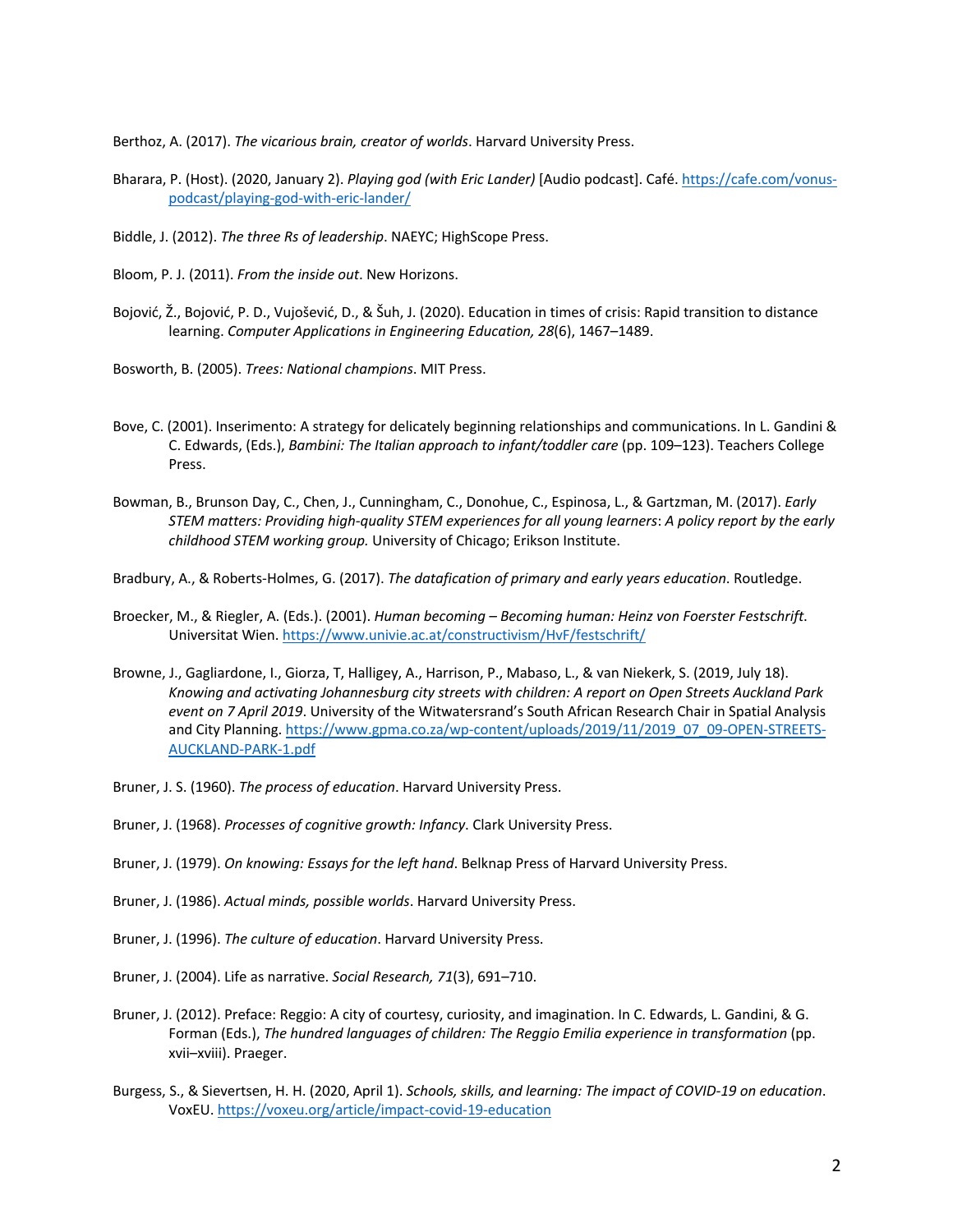- Burrington, B., & Sortino, S. (2004). In our real world: An anatomy of documentation. In J. Hendrick (Ed.), *Next steps toward teaching the Reggio way*. Pearson Education.
- Cadwell, L. B. (1997). *Bringing Reggio Emilia home: An innovative approach to early childhood education*. Teachers College Press.
- Cadwell, L. B. (2003). *Bringing learning to life: The Reggio approach to early childhood education*. Teachers College Press.
- Cagliari, G., & Nicolosi, M. (2016, June). *Experiences, contexts, theories, and values: Dialogues on the educational project of Reggio Emilia* [Conference session]*.* 12th NAREA Summer Conference, Toronto, ON, Canada.
- Cagliari, P. (2004). The role of observation, interpretation, and documentation in understanding children's learning processes. *Innovations in Early Education: The International Reggio Exchange, 11*(4), 1–5.
- Cagliari, P. (2013). 0–99 continuity in a qualified system of relationships: The educational system in Reggio Emilia. *Innovations in Early Education: The International Reggio Emilia Exchange, 20*(2), 2–9.
- Cagliari, P. (2013, December). *The culture of the atelier and a new epistemology for a curriculum 3–11 years* [Conference session]*.* International Study Group, Reggio Emilia, Italy.
- Cagliari, P. (2015). I cento linguaggi dei bambini: Creativi come? In M. T. Bertani (Eds.)., *Infanzia e oltre: Indicazioni per il curricolo e identità della scuola dell'infanzia.* Ufficio Scolastico Regionale per l'Emilia-Romagna. https://www.icforio1.edu.it/wp-content/uploads/2018/03/Infanzia-e-oltre-Indicazioni-per-il-curriculo-eidentita-della-scuola-dellinfanzia-Tecnodid-Editrice.pdf
- Cagliari, P. (2017). The role of observation, interpretation, and documentation in understanding children's learning processes. *Innovations in Early Education: The International Reggio Emilia Exchange, 24*(3), 4–8.
- Cagliari, P., Castagnetti, M., Giudici, C., Rinaldi, C., Vecchi, V., & Moss, P. (Eds.). (2016). *Loris Malaguzzi and the schools of Reggio Emilia: A selection of his writings and speeches, 1945–1993*. Routledge.
- Calkins, L. M. (1987). *The writing workshop: A world of difference.* Heinemann.
- Calkins, L. M. (1994). *The art of teaching writing*. Heinemann.
- Call for proposals for the September 2019 peer-reviewed issue of Innovations. (2018). *Innovations in Early Education: The International Reggio Emilia Exchange, 25*(2), 24–30.
- Callaghan, K. (2002). Nurturing the enthusiasm and ideals of new teachers through reflective practice. *Canadian Children, 27*(1), 38–41.
- Cambridge English Dictionary. (n.d.). *Deconstruction*. Retrieved February 22, 2022, from https://dictionary.cambridge.org/us/dictionary/english/deconstruction
- Cambridge English Dictionary. (n.d.). *Destroy*. Retrieved February 22, 2022, from https://dictionary.cambridge.org/us/dictionary/english/destroy
- Carey, B. (2016, June 8). Jerome Bruner, who shaped understanding of the young mind, dies at 100. *The New York Times*. https://www.nytimes.com/2016/06/09/science/jerome-s-bruner-who-shaped-understanding-ofthe-young-mind-dies-at-100.html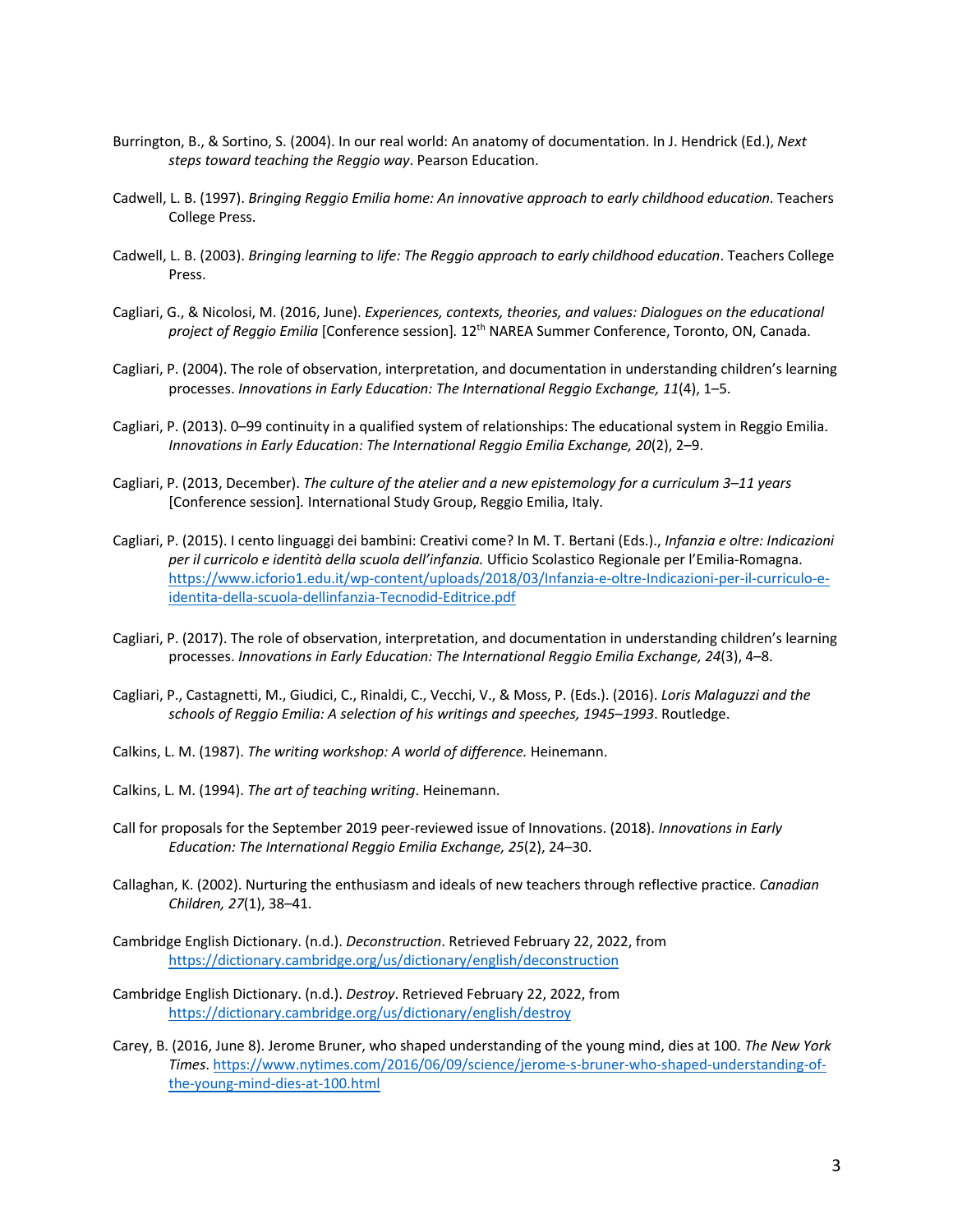Carla Rinaldi: The new president of Reggio Children. (2008, December). *Rechild News*, 3.

Castagnetti, L. (2021, June 18). *Above-and-below: What can be said about the vital dialogue between two worlds* [Conference session]. 17th NAREA Summer Conference, Virtual.

Castagnetti, M., & Vecchi, V. (Eds.). (1997). *Shoe and meter: Children and measurement*. Reggio Children.

- Castells, M. (1996). *The information age: Economy, society, and culture*: *Vol. 1. The rise of the network society* (2nd ed.). Wiley Blackwell.
- Castells, M. (1997). *The information age: Economy, society, and culture*: *Vol. 2. The power of identity*. Wiley Blackwell.
- Castells, M. (1998). *The information age: Economy, society, and culture*: *Vol. 3. End of millennium.* Wiley Blackwell.
- Cavallini, I. (2011). A roaming sense of identity and a sense of the world: Interview with Carla Rinaldi. In V. Vecchi, I. Cavallini, T. Filippini, & L. Trancossi (Eds.), *The wonder of learning – The hundred languages of children*  (pp. 192–193). Reggio Children.
- Cavallini, I., Filippini, T., Trancossi, L., & Vecchi, V. (Eds.). (2008). *The park is…* . Reggio Children.
- Cavallini, I., Filippini, T., Trancossi, L., & Vecchi, V. (Eds.). (2008). *We write shapes that look like a book*. Reggio Children.
- Cavallini, I., & Tedeschi, M. (Eds.). (2008). *The languages of food: Recipes, experiences, thoughts*. Reggio Children.
- Cavazzoni, P., Pini, B., Porani, P., & Renieri, A. (2007). Corpo in movimento: The body in motion. *Innovations in Early Education: The International Reggio Exchange, 14*(2), 1–12.
- Ceppi, G., & Zini, M. (Eds.). (1998). *Children, spaces, relations: Metaproject for an environment for young children*. Reggio Children.
- Ceruti, M. (2014). L'epistemologia dei cento linguaggi. *Bambini*, *3*, 14–17.
- Chaille, C., & Britain, L. (1997). *The young child as scientist*. Longman.
- Chambers, B., Cheung, A., Slavin, R. E., Smith, D., & Laurenzano, M. (2010). *Effective early childhood education programs: A systematic review*. Best Evidence Encyclopedia. https://files.eric.ed.gov/fulltext/ED527643.pdf
- Chesloff, J. D. (2013). Why STEM education must start in early childhood. *Education Week, 32*(23), 27–32.
- Chicago Commons Child Development Program. (2006). *Adaptations of the Reggio Emilia approach: Deeply rooted in theory & practice*. Stamp Graphics.
- Chieli, F. (2016). The culture of the atelier in the infant-toddler centers and preschools of the municipality of Reggio Emilia. *Innovations in Early Education: The International Reggio Emilia Exchange*, *23*(2), 4–7.
- Chieli, F. (2021, October 29). *Soundwalk – Research in dialogue with the soundscape* [Conference session]. 2nd NAREA Fall Conference, Virtual.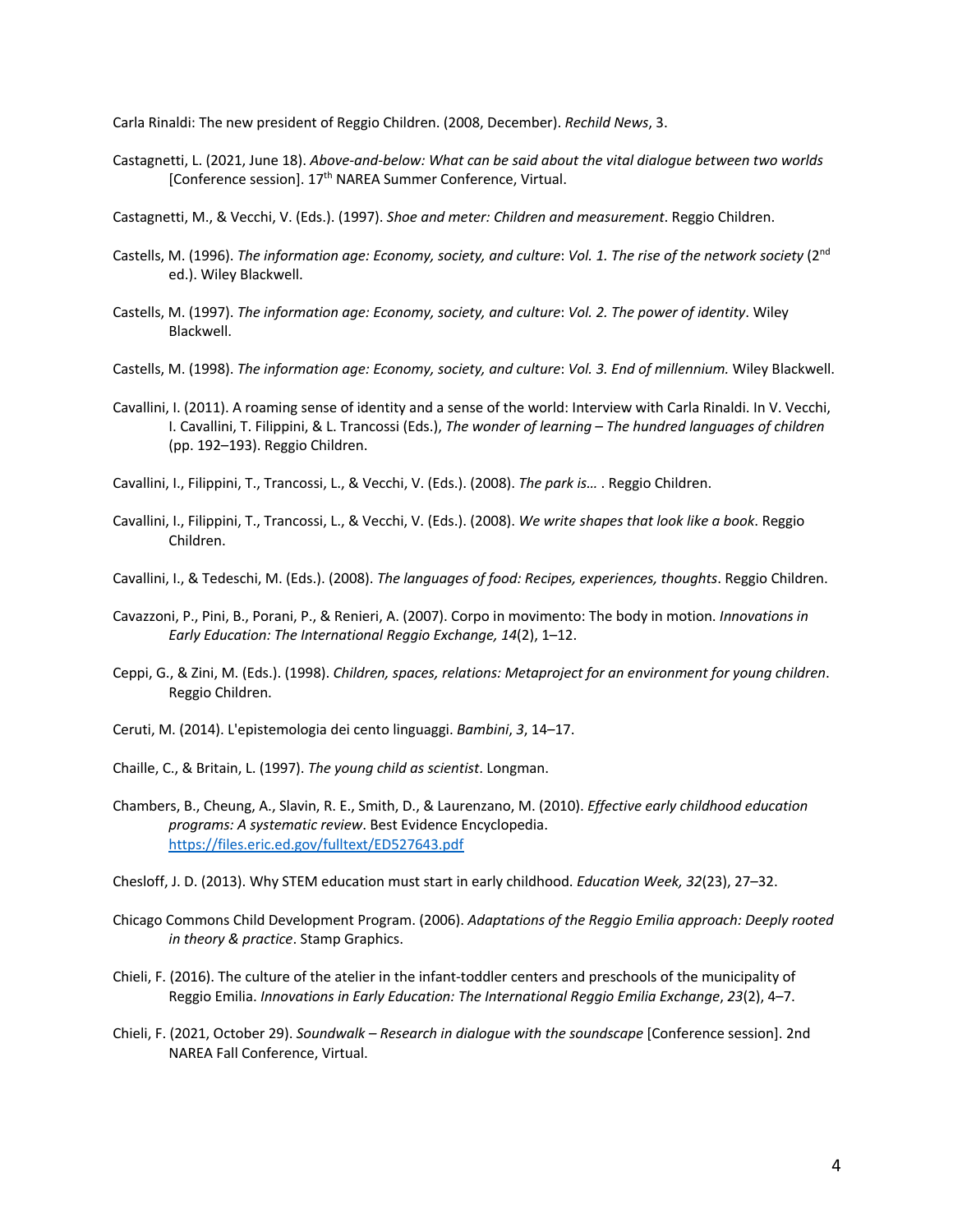- Cigala, A., Mori, A., & Fangareggi, F. (Eds.). (2015). Learning others' point of view: Perspective taking and prosocial behaviour in preschool. *Early Child Development and Care, 185*(8), 1199–1215. https://eric.ed.gov/?id=EJ1061729
- Clark, A., Moss, P., & Kjørholt, A. T. (Eds.). (2005). *Beyond listening: Children's perspectives on early childhood services*. Policy Press.
- Cochran-Smith, M., & Lytle, S. L. (2009). *Inquiry as stance: Practitioner research for the next generation*. Teachers College Press.
- Colls, T. (2009, October 19). The death of language? *BBC Today*. http://news.bbc.co.uk/today/hi/today/newsid\_8311000/8311069.stm
- *The Constitution of the Republic of South Africa*. (1996). Department of Justice and Constitutional Development, Republic of South Africa. https://www.justice.gov.za/legislation/constitution/SAConstitution-web-eng.pdf
- Cooper, M. (2001). *School development project* [Unpublished concept paper]. Project Infinity Archives.
- Cooper, M. (2006). *Project evolution: Key elements* [Unpublished internal report]. Project Infinity Archives.
- Cooper, M. (2008). Anticipation and reflection of the exhibit. *Innovations in Early Education: The International Reggio Exchange, 15*(2), 14.
- Cooper, M. (2009). Is beauty a way of knowing? *Innovations in Early Education: The International Reggio Exchange, 16*(3), 1–9.
- Cooper, M. (2020, July 21). *Post conference virtual discussion group*. 16th NAREA Summer Conference, Virtual.
- Cooper, M. (2021, March 18). Welcome [Conference session]. 12<sup>th</sup> NAREA Winter Conference, Virtual.
- Cooperation and solidarity. (2003, May). *Rechild News*, 7.
- Coordinamento pedagogico nidi e scuole dell'infanzia comunali di Reggio Emilia (Eds.). (2013). Loris Malaguzzi e la cultura dell'infanzia. *Bambini*, *7*, 8–12.
- Copple, C., & Bredekamp, S. (Eds.). (2009). *Developmentally appropriate practice in early childhood programs* (3rd ed.). National Association for the Education of Young Children.
- Cornman, S. Q., Musu-Gillette, L., Zhou, L., & Howell, M. (2018, January 8). *National spending for public schools increases for second consecutive year in school year 2014–2015*. NCS Blog/National Center for Education Statistics. https://nces.ed.gov/blogs/nces/2018/01/08/default
- Cozolino, L. (2016). *Attachment and learning through the earliest years* [Conference session]. Resources for Infant Educarers, Los Angeles, CA, United States.
- Crichtley, S. (2017). *What we think about when we think about soccer*. Penguin Books.
- Curtis, D., & Carter, M. (2008). *Learning together with young children: A curriculum framework for reflective teachers*. Redleaf Press.
- Curtis, D., & Carter, M. (2015). *Designs for living and learning: Transforming early childhood environments* (2<sup>nd</sup> ed.). Redleaf Press.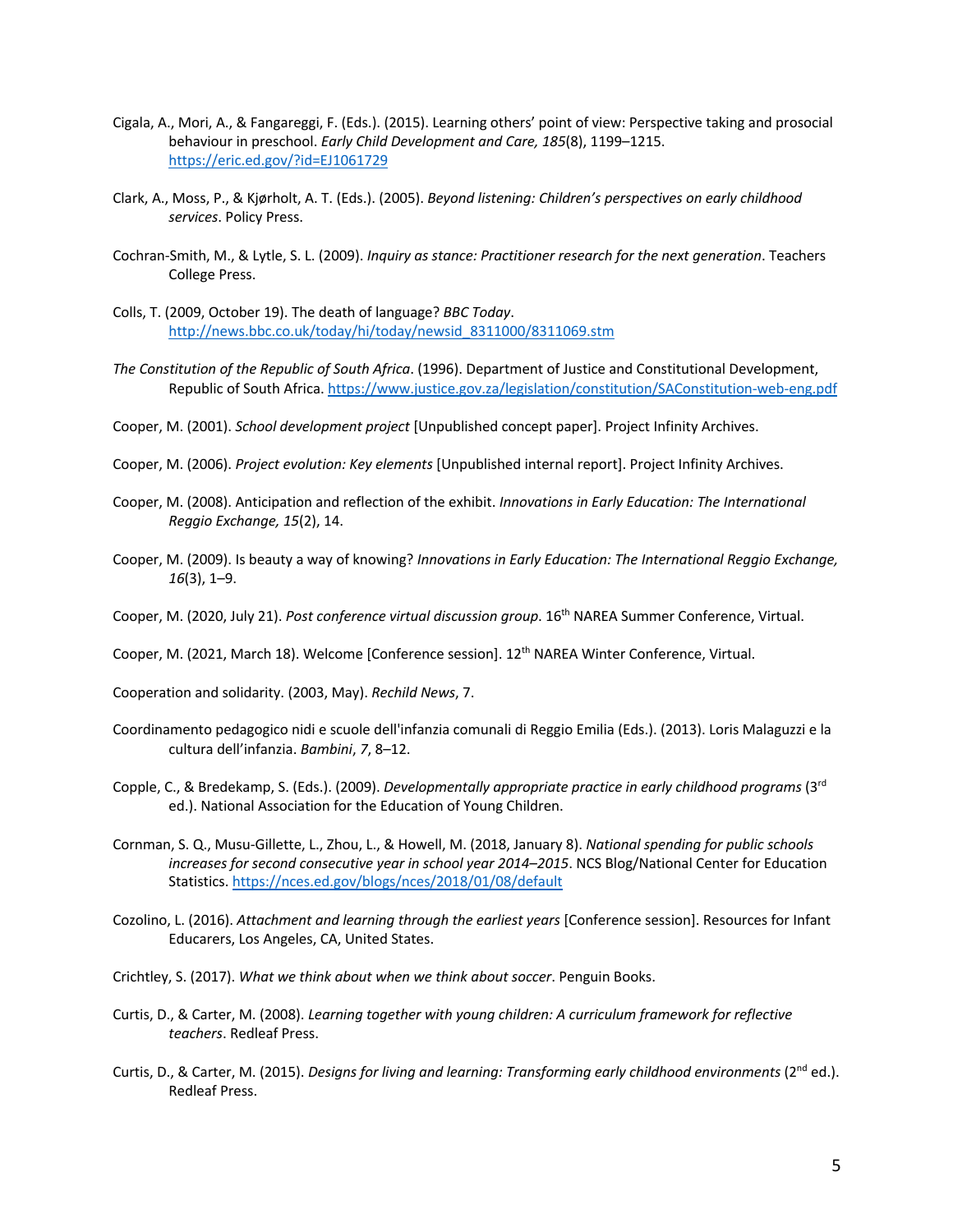- Dahlberg, G. (2003). Pedagogy as a loci of an ethics of an encounter. In M. Bloch, K. Holmlund, I. Moqvist, & T. Popkewitz (Eds.), *Governing children, families, and education: Restructuring the welfare state* (pp. 261– 286). Palgrave.
- Dahlberg, G. (2012). Pedagogical documentation: A practice for negotiation and democracy. In C. Edwards, L. Gandini, & G. Forman (Eds.), *The hundred languages of children: The Reggio Emilia experience in transformation* (3rd ed., pp. 225–232). Praeger.
- Dahlberg, G. (2016). Series editor's foreword. In P. Cagliari, M. Castagnetti, C. Giudici, C. Rinaldi, V. Vecchi, & P. Moss (Eds.), *Loris Malaguzzi and the schools of Reggio Emilia: A selection of his writings and speeches, 1945–1993* (pp. viii–xi). Routledge.
- Dahlberg, G., & Moss, P. (2005). *Ethics and politics in early childhood education*. Routledge.
- Dahlberg, G., Moss, P., & Pence, A. (1999). *Beyond quality in early childhood education and care: Postmodern perspectives*. Falmer Press.
- Dahlberg, G., Moss, P., & Pence, A. R. (2007). *Beyond quality in early childhood education and care: Languages of evaluation* (2nd ed.). Routledge.
- Dahlberg, G., Moss, P., & Pence, A. (2013). *Beyond quality in early childhood education and care: Languages of evaluation* (3rd ed.). Routledge.
- Damasio, A. (2003). *Looking for Spinoza: Joy, sorrow, and the feeling brain*. Harcourt-Mifflin.

Damasio, A. (2004). *Descartes' error: Reason, emotion, and the human brain*. Putnam.

- Danks, S. (2010). *From asphalt to ecosystems: Design ideas for schoolground transformation*. New Village Press.
- Dark Mountain Project (2009). *Uncivilisation: The Dark Mountain manifesto*. Dark Mountain. http://darkmountain.net/about/manifesto/
- Dark Mountain Project (2009). *About*. Dark Mountain. http://dark-mountain.net/about/
- Darling-Hammond, L. (2010). *The flat world and education: How America's commitment to equity will determine our future*. Teachers College Press.
- Darling-Hammond, L., Hyler, M. E., & Gardner, M. (2017). *Effective teacher professional development*. Learning Policy Institute. https://learningpolicyinstitute.org/product/teacher-prof-dev
- Davies, B. (2014). *Listening to children: Being and becoming*. Routledge.
- Day, D. E. (1983). *Early childhood education: A human ecological approach*. Scott Foresman.
- Deleuze, G., & Guattari, F. (1987). *A thousand plateaus: Capitalism and schizophrenia* (B. Massumi, Trans.). University of Minnesota Press. (Original work published 1980)
- Deleuze, G. (1994). *Difference and repetition*. Columbia University Press.
- Delpit, L., & Dowdy, J. K. (Eds.). (2008). *The skin that we speak: Thoughts on language and culture in the classroom*. The New Press.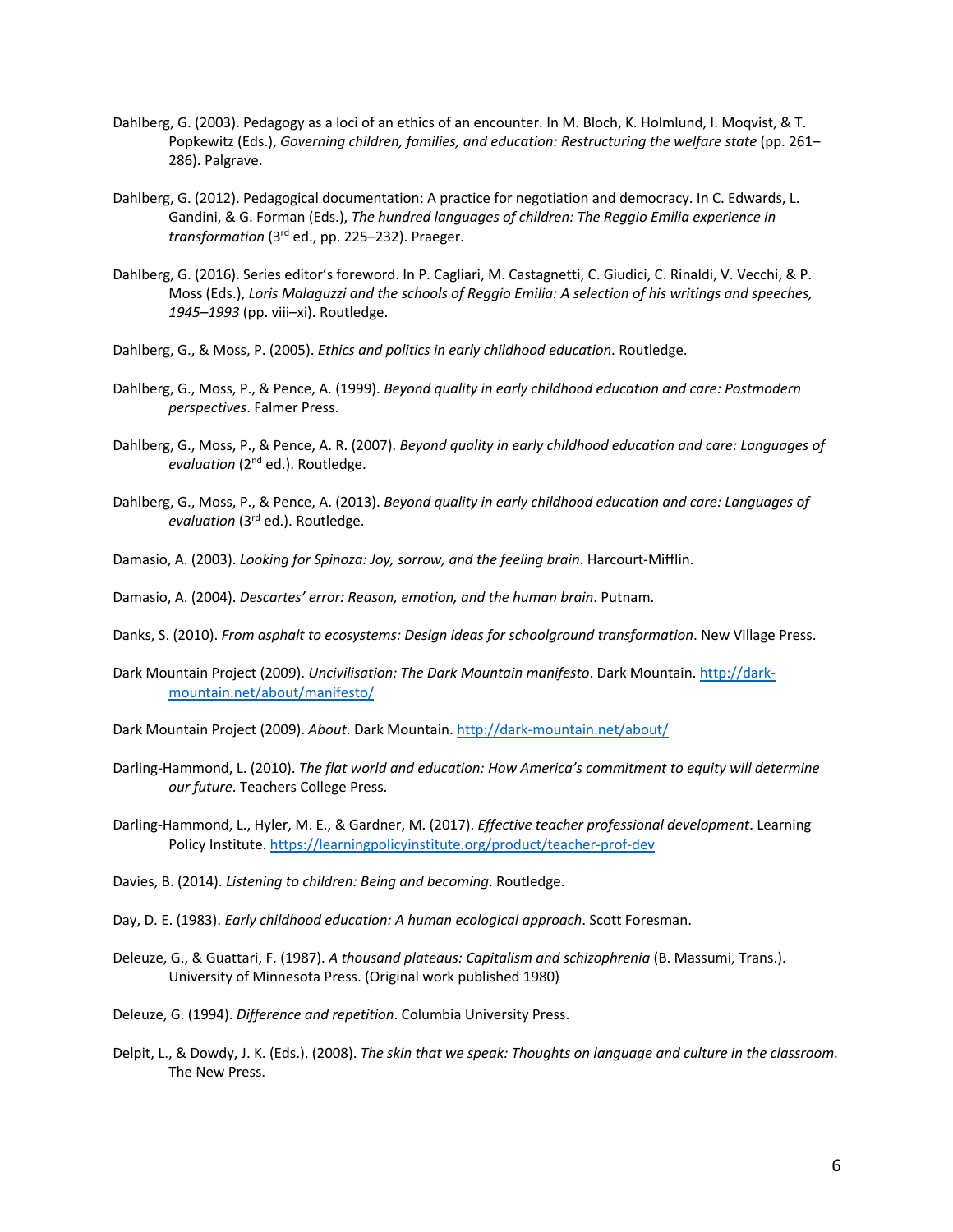- Delrio, G. (2011). An educating community. In V. Vecchi, I. Cavallini, T. Filippini, & L. Trancossi (Eds.), *The wonder of learning – The hundred languages of children* (p. 9). Reggio Children.
- Delrio, G. (2012). Our responsibility toward young children and toward their community. In C. Edwards, L. Gandini, & G. Forman (Eds.), *The hundred languages of children: The Reggio Emilia experience in transformation* (3rd ed., pp. 81–88). Praeger Publishers.
- Department of Basic Education, Republic of South Africa. (2015). *The South African national curriculum framework for children from birth to four* (Comprehensive version). Department of Basic Education. https://www.unicef.org/southafrica/media/911/file/SAF-national-curriculum-framework-0-4-En.pdf
- Department of Education. (2010). *Science, Technology, Engineering and Math: Education for Global Leadership*. https://www.ed.gov/sites/default/files/stem-overview.pdf
- De Poi, S. & Ruozzi, M. (Directors). (2014). *Participation is an invitation: Citizens, citizenship, participation* [Film; DVD]. Reggio Children.
- De Poi, S. (Ed.). (2017, December 20). *Piazza piazze* [Film]. YouTube. https://www.youtube.com/watch?v=g65ZO7zbVKI
- Derman-Sparks, L., LeeKeenan, D., & Nimmo, J. (2015). *Leading anti-bias early childhood programs: A guide for change*. Teachers College Press; NAEYC.
- Dewey, J. (1893). Self-realization as the moral ideal. *The Philosophical Review, 2*(6), 652–664. https://doi.org/10.2307/2176020
- Dewey, J. (1916). *Democracy and education*. The Free Press.
- Dewey, J. (1933). *How we think: A restatement of the relation of reflective thinking to the educative process*  (Revised ed.). D. C. Heath & Co Publishers.
- Dewey, J. (1938). *Experience and education*. Collier McMillan.
- Dewey, J. (1980). *Art as experience*. Penguin Books.
- Dewey, J. (2005). *Art as experience*. Penguin.
- Diderot, D. (1966). *Rameau's nephew and D'Alembert's dream* (L. Tancock, Trans.). Penguin Books. (Original work written 1769, published 1830)
- Diodato, R. (2021). Ontology of the virtual. In S. V. Chiodo (Ed.), *Italian philosophy of technology* (pp. 233–245). Springer.

Dissanayake, E. (2000). *Art and intimacy: How the arts began*. University of Washington Press.

- Dyson, A.H. (1989). *Multiple worlds of child writers*. Teachers College Press.
- Edwards, C. P. (1987). Culture and the construction of moral values: A comparative ethnography of moral encounters in two cultural settings. In J. Kagan & S. Lamb (Eds.), *The emergence of morality in young children* (pp. 123–151). University of Chicago Press.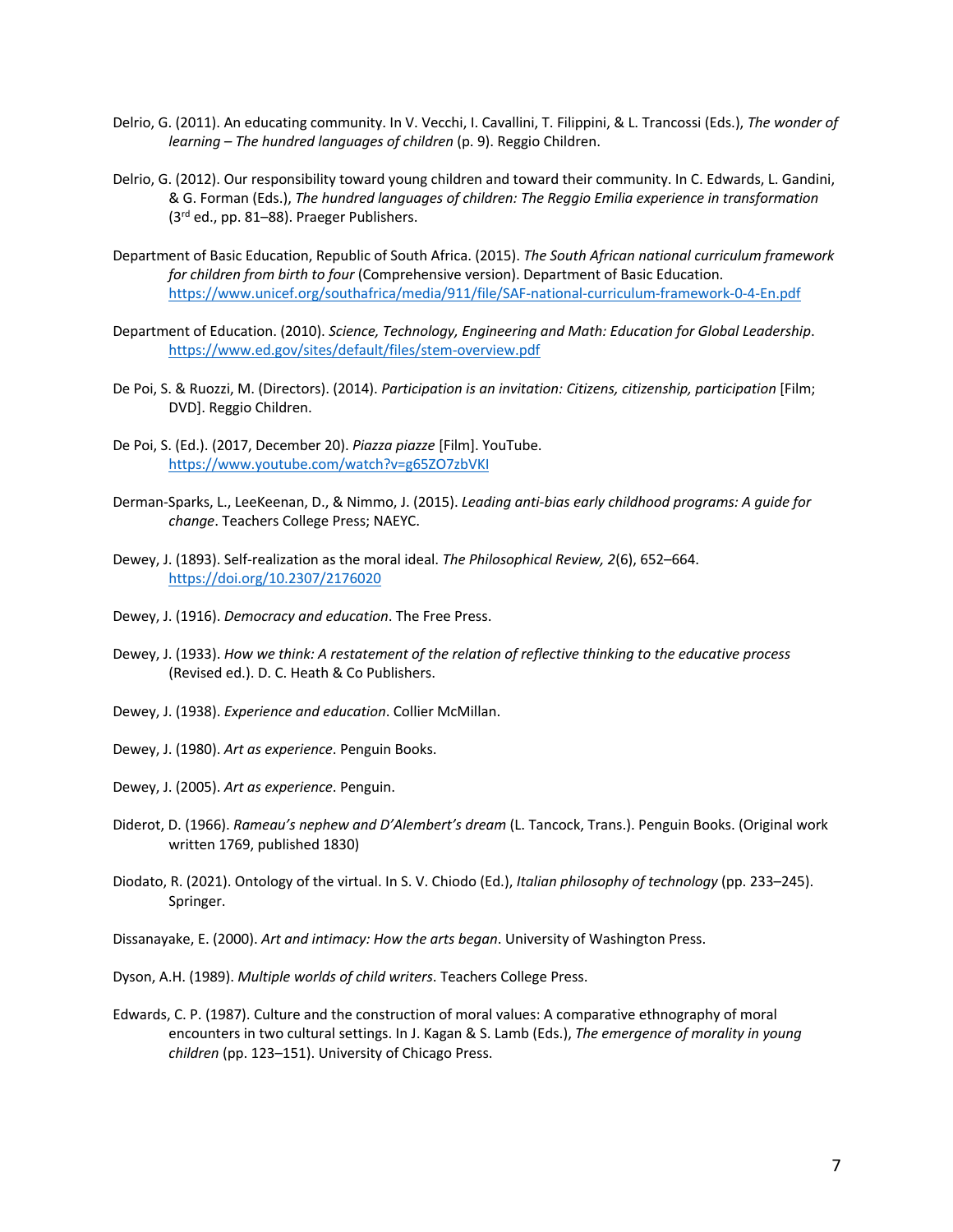Edwards, C. P. (1995). Democratic participation in a community of learners: Loris Malaguzzi's philosophy of education as relationship. *Faculty Publications, Department of Child, Youth, and Family Studies*. https://digitalcommons.unl.edu/famconfacpub/15

Edwards, C. (2000). *The hundred languages of children exhibit* [Program]. Inspired Practices in Early Education.

- Edwards, C. P. (2002). Three approaches from Europe: Waldorf, Montessori and Reggio Emilia. *Early Childhood Research and Practice*, *4*(1). https://digitalcommons.unl.edu/cgi/viewcontent.cgi?article=1001&context=famconfacpub
- Edwards, C. (2012). Teacher and learner, partner and guide: The role of the teacher. In C. Edwards, L. Gandini, & G. Forman (Eds.), *The hundred languages of children: The Reggio Emilia experience in transformation* (3<sup>rd</sup> ed., pp. 147–172). Praeger.
- Edwards, C., & Gandini, L. (2015). Teacher research in Reggio Emilia, Italy: Essence of a dynamic, evolving role. *Voices of Practitioners: Teacher Research in Early Childhood Education, Winter, 10*(1), 89–103.
- Edwards, C., Gandini, L., & Forman, G. (Eds.). (1993). *The hundred languages of children: The Reggio Emilia approach to early childhood education*. Ablex.
- Edwards, C., Gandini, L., & Forman, G. (Eds.). (1998). *The hundred languages of children: The Reggio Emilia approach – Advanced reflections* (2nd ed.). Ablex.
- Edwards, C., Gandini, L., & Forman, G. (Eds.). (2012). *The hundred languages of children: The Reggio Emilia experience in transformation* (3rd ed.). Praeger.
- Edwards, C., Gandini, L., & Nimmo, J. (Eds.). (2015). *Loris Malaguzzi and the teachers: Dialogues on collaboration and conflict among children, Reggio Emilia 1990*. Zea Books.
- Edwards, C., & Kutaka, T. S. (2015). Diverse perspectives of parents, diverse concepts of parent involvement and participation: What can they suggest to researchers? In S. M. Sheridan & E. M. Kim (Eds.), *Foundational aspects of family-school partnerships*. Springer.
- Edwards, C. P. (with P. G. Ramsey). (1986). *Promoting social and moral development in young children: Creative approaches for the classroom*. Teachers College Press.
- Edwards, C., & Rinaldi, C. (Eds.). (2009). *The diary of Laura: Perspectives on a Reggio Emilia diary.* Redleaf Press. https://www.redleafpress.org/The-Diary-of-Laura-Perspectives-on-a-Reggio-Emilia-Diary-P1558.aspx
- Edwards, C., & Whiting, B. B. (Eds.). (2004). *Ngecha: A Kenyan village in a time of rapid social change*. University of Nebraska Press.
- Edwards, S. A., & Thoma, H. (Eds.). (2017). *The art of land based early learning: Vol. 1. The emergence of materials and ecological relationships*. 4elements Living Arts. https://4elementslivingarts.org/land-basedlearning/shop/the-art-of-land-based-early-learning-set/
- Edwards, S. A., & Thoma, H. (Eds.). (2018). *The art of land based early learning: Vol. 2. The emergence of artist, artwork and community connections*. 4elements Living Arts. https://4elementslivingarts.org/land-basedlearning/shop/the-art-of-land-based-early-learning-set/

Eisenstadt, N. (2011). *Providing a sure start: How government discovered early childhood*. Policy Press.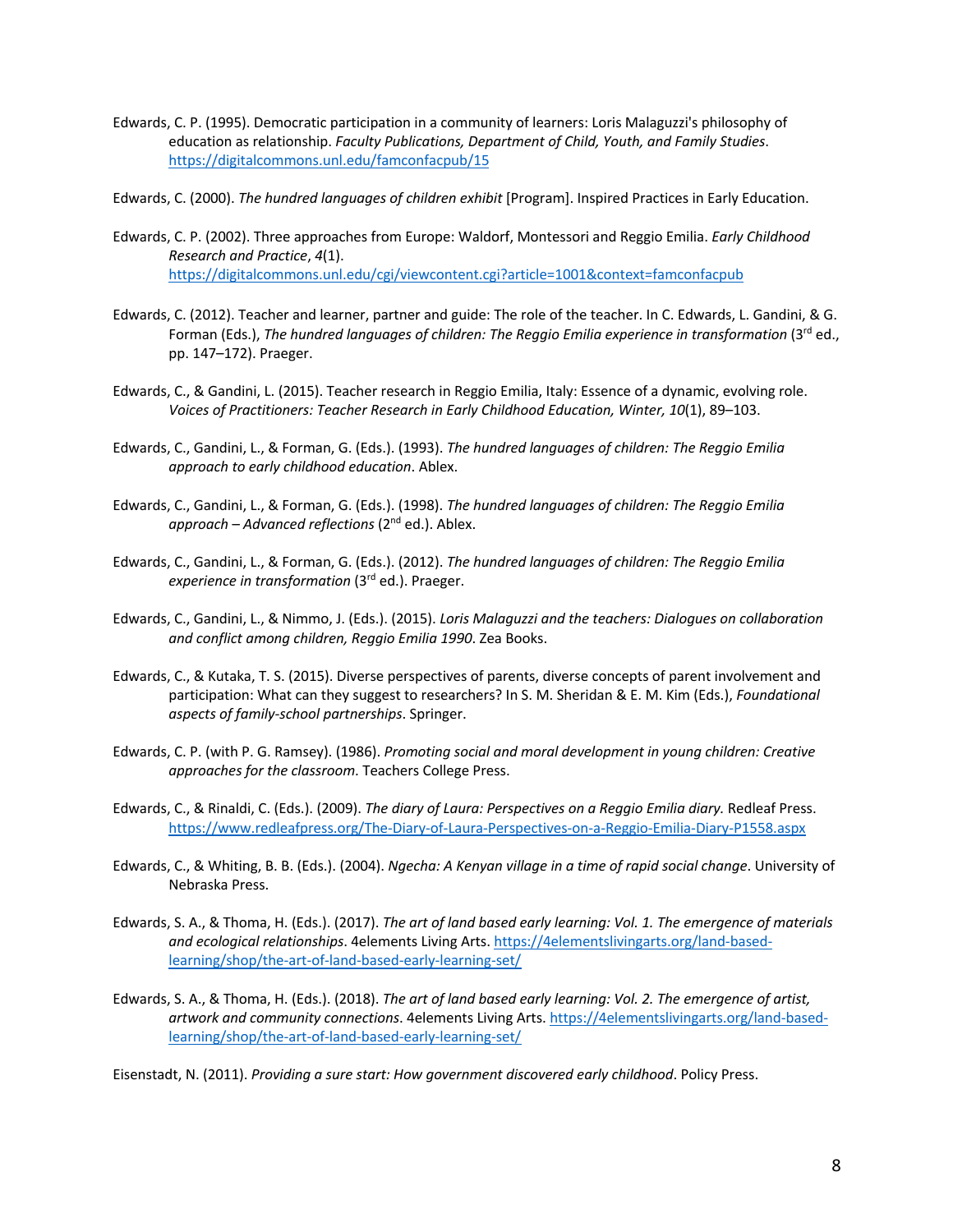Eisner, E. W. (2002). *The arts and the creation of mind*. Yale University Press.

- Emde, R. N. (2001). Foreword. In L. Gandini & C. Edwards, *Bambini: The Italian approach to infant/toddler care*. Teachers College Press.
- English, L. (2005). Third-space practitioners: Women educating for justice in the global south. *Adult Education Quarterly, 55*(2), 85–100.
- Fantuzzi, G. (1987). The city of Reggio Emilia. In Infant and Toddler Centers and Preschools of the City of Reggio Emilia, *The hundred languages of children: Narrative of the possible* (p. 8). City of Reggio Emilia Department of Education.
- Fasano, M. (Director). (2002). *Not just anyplace: Reggio Emilia – An educational experience as told by the protagonists* [Film; DVD]. Reggio Children.
- Feynman, R. (1981, November 23). *1981–1982: The pleasure of finding things out*. British Broadcasting Company. https://www.bbc.co.uk/programmes/p018dvyg
- Filippini, T. (1998). The role of the pedagogista: An interview with Lella Gandini. In C. Edwards, L. Gandini, & G. Forman (Eds.), *The hundred languages of children: The Reggio Emilia approach—Advanced reflections* (2nd ed., pp. 127–137). Ablex.
- Filippini, T. (2017). *Insights, answers, and advice*. Africa Reggio Emilia Alliance. https://reggiocoza.files.wordpress.com/2017/12/tiziana-filippini-2017-visit-to-sa-insights-answersadvice.pdf
- Filippini, T. (2018, October 13). *Encounters with a pedagogista: Co-labouring pedagogy as an ethical relationship*  [Conference session]. 2018 Ontario Reggio Association Conference, London, ON, Canada.
- Filippini, T. (2020, May 7). *Pedagogical leadership cohort*. [Symposium]. BARIN, Virtual.
- Filippini, T., & Ruozzi, M. (2020, November 13). *Listening as a pedagogical strategy: A way of thinking of and with*  others [Conference session]. 1<sup>st</sup> NAREA Fall Conference, Virtual.
- Filippini, T. & Ruozzi, M. (2021, March 18–19). *Analysis, interpretation, and relaunching: Building an open, flexible, and listening attitude* [Conference session]. 12th NAREA Winter Conference, Virtual.

Filippini, T., & Vecchi, V. (2009). *Browsing through ideas*. Reggio Children.

Finn, C. (2012). *Wild delicate seconds: 29 wildlife encounters*. Oregon State University Press.

Forman, G., & Fyfe, B. (2012). Negotiated learning through design, documentation, and discourse. In C. Edwards, L. Gandini, & G. Forman (Eds.), *The hundred languages of children: The Reggio Emilia experience in transformation* (3rd ed., pp. 247–271). Praeger.

Forman, G., & Hill, F. (1980). *Constructive play: Applying Piaget in the preschool*. Brooks/Cole.

Forman, G., & Hill, F. (1984). *Constructive play: Applying Piaget in the preschool*. Addison Wesley Publishing Company.

Foucault, M. (1978). *The history of sexuality: Vol. 1. An introduction*. (R. Hurley, Trans.). Pantheon Books.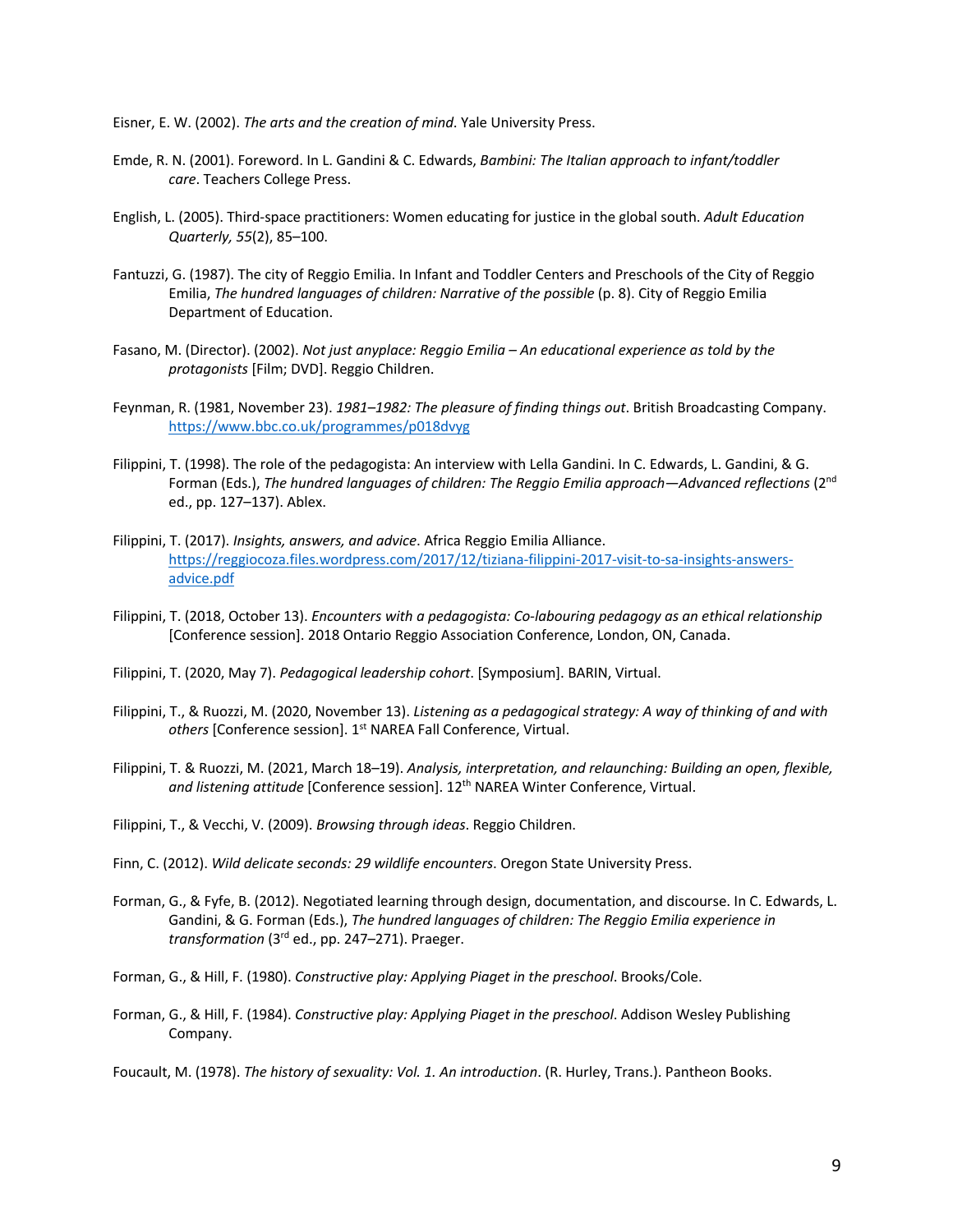- Foucault, M. (1987). The ethic of care for the self as a practice of freedom. In J. Bernauer & D. Rasmussen (Eds.), *The final Foucault*. MIT Press.
- Foucault, M. (1988). Practicing criticism. In L. D. Kritzman (Ed.), *Politics, philosophy, culture interviews and other writings, 1977–1984* (A. Sheridan et al., Trans.; pp. 152–158). Routledge.
- Fowles, J. (1979). *The tree*. HarperCollins Publishers.
- Franz, J., & Lim, A. (2017, February 26). *It's been almost three years since Flint's water crisis began. What have we learned?* The World. https://www.pri.org/stories/2017-02-26/it-s-been-almost-three-years-flint-s-watercrisis-began-what-have-we-learned
- Fraser, S. (2000). *Authentic childhood: Experiencing Reggio Emilia in the classroom*. Nelson.
- Fraser, S. (2001). *Authentic childhood: Experiencing Reggio Emilia in the classroom*. Wadsworth Publishing.
- Fraser, S. (2011). *Authentic childhood: Experiencing Reggio Emilia in the classroom*. Nelson Thomas Learning.
- Fraser, S. (2012). Authentic childhood: Experiencing Reggio Emilia in the classroom (3<sup>rd</sup> ed.). Nelson.
- Frede, E., Gilliam, W. S., & Schweinhart, L. J. (2011). *The pre-k debates: Current controversies and issues*. Paul H. Brookes.
- Freire, P. (1973). *Education for critical consciousness*. Seabury.
- Freire, P. (2002). *Pedagogy of the oppressed*. Seabury. (Original work published 1970)
- Freire, P. (2005). *Pedagogy of the oppressed: 30th anniversary edition*. Continuum.
- Freire, P. (2014). *Pedagogy of hope: Reliving pedagogy of the oppressed*. Bloomsbury.
- Friedman, M. (1982). *Capitalism and freedom*. University of Chicago College Press. (Original work published 1962)
- Frohlich, T. C. (2018, May 16). Teacher pay: States where educators are paid the most and least. *USA Today*. https://www.usatoday.com/story/money/careers/2018/05/16/states-where-teachers-paid-most-andleast/34964975/
- Fullan, M. (2011). *Choosing the wrong drivers for whole system reform*. Seminar Series 204, Centre for Strategic Education, E. Melbourne, Vic, Australia. https://michaelfullan.ca/wpcontent/uploads/2016/06/13396088160.pdf
- Fullan, M. G., & Miles, M. B. (1992, June). Getting reform right: What works and what doesn't. *Phi Delta Kappan*, 745–752.
- Fyfe, B. (1994). Images from the United States: Using ideas from the Reggio Emilia experience with American educators. In L. Katz and B. Cesarone (Eds.), *Reflections on the Reggio Emilia approach*. ERIC Clearinghouse on Elementary and Early Childhood Education.
- Fyfe, B. (1998). Questions for collaboration: Lessons from Reggio Emilia. *Canadian Children, 23*(1), 22–24.
- Fyfe, B. (2012). The relationship between documentation and assessment. In C. Edwards, L. Gandini, & G. Forman (Eds.), *The hundred languages of children: The Reggio Emilia experience in transformation* (3rd ed., pp. 273–291). Praeger.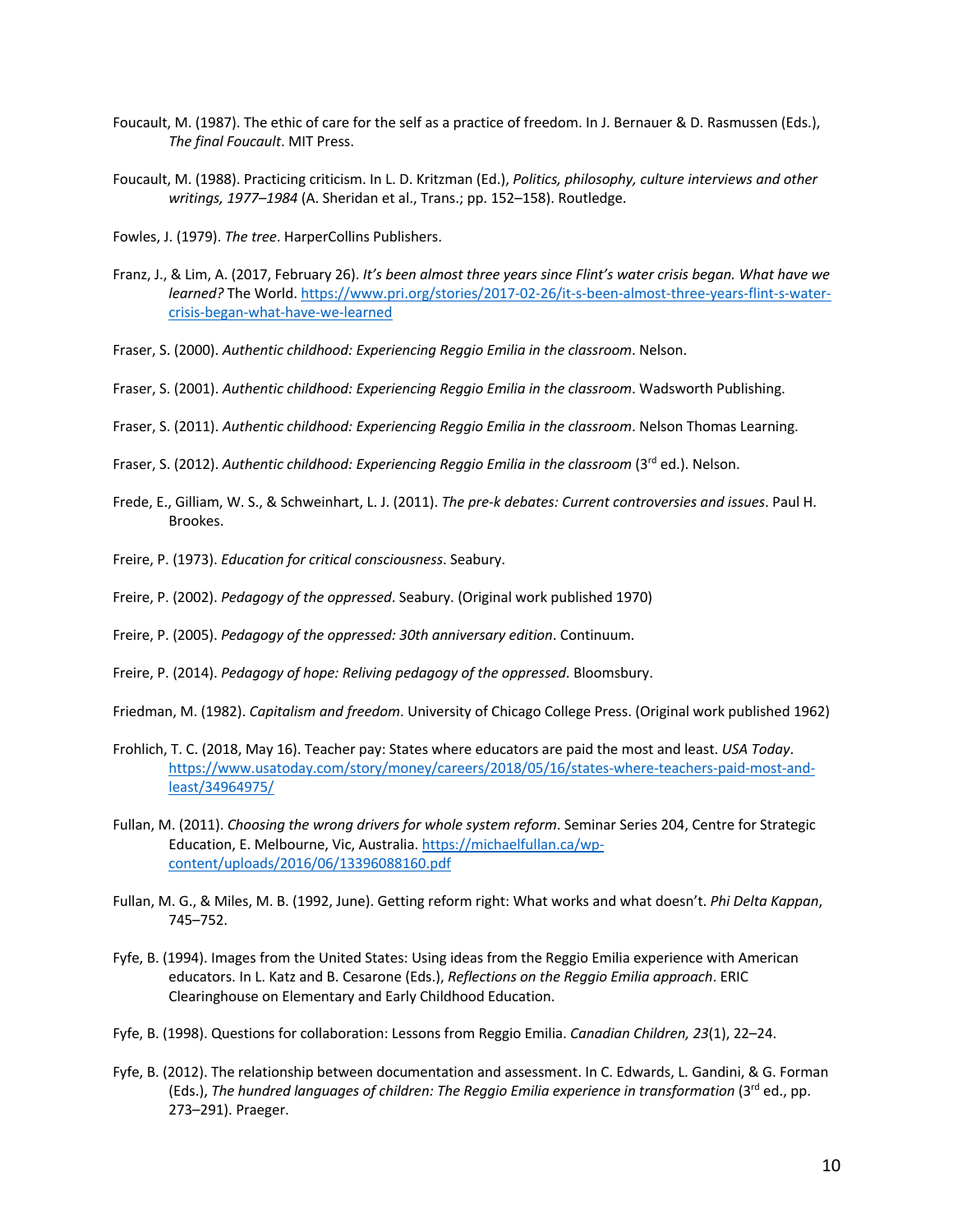- Fyfe, B., & Forman, G. (2012). Negotiated learning through design, documentation, and discourse. In C. Edwards, L. Gandini, & G. Forman (Eds.), *The hundred languages of children: The Reggio Emilia experience in transformation* (3rd ed., pp. 247–272). Praeger.
- Gambetti, A. (2001). A conversation with a group of teachers. In C. Giudici, C. Rinaldi, & M. Krechevsky, *Making learning visible: Children as individual and group learners* (pp. 116–135). Reggio Children; Project Zero.
- Gambetti, A. (2008). Lo stupore del sapere: I cento del linguaggi dei bambini The wonder of learning: The hundred languages of children – A new exhibit from Reggio Emilia, Italy – North American version. *Innovations in Early Education: The International Reggio Exchange, 15*(2), 1–13.
- Gambetti, A., Vercalli, E., & Riccò, P. (2012). Internationality, the Reggio Emilia approach, and NAREA. *Innovations in Early Education: The International Reggio Emilia Exchange* (NAREA 10<sup>th</sup> anniversary ed.), 6–7.
- Gandini, L. (1993). History, ideas, and basic philosophy: An interview with Lella Gandini. In C. Edwards, L. Gandini, & G. Forman (Eds.), *The hundred languages of children: The Reggio Emilia approach to early childhood education* (pp. 41–89). Ablex.
- Gandini, L. (2000). *The hundred languages of children exhibit* [Program]. Inspired Practices in Early Education.
- Gandini, L. (2008). Introduction to the Fundamental Values of the Education of Young Children in Reggio Emilia [adapted from
- Gandini, L. (2008). Introduction to the schools of Reggio Emilia. In L. Gandini, S. Etheredge, & L. Hill (Eds.), *Insights*  and inspirations: Stories of teachers and children from North America (pp. 24–27). Davis Publications.]
- Gandini, L. (2008). Introducción a los Valores Fundamentales de la Educación Infantil en Reggio Emilia [adapted from Gandini, L. (2008). Introduction to the schools of Reggio Emilia. In L. Gandini, S. Etheredge, S. & L. Hill (Eds.), *Insights and inspirations: Stories of teachers and children from North America* (N. Guinto, Trans.; pp. 24–27). Davis Publications.]
- Gandini, L. (2011, November). The challenge of assessment: Scaling up the Reggio Emilia approach in the USA? *Early Childhood Matters – Early Learning: Lessons from Scaling Up*, *117*, 78–82. http://www.bernardvanleer.org/Early-learning-Lessons-from-scaling-up
- Gandini, L. (2012). The atelier: A conversation with Vea Vecchi. In C. Edwards, L. Gandini, & G. Forman (Eds.), *The hundred languages of children: The Reggio Emilia experience in transformation* (3<sup>rd</sup> ed., pp. 303–316). Praeger.
- Gandini, L. (2012). History, ideas, and basic principles: An interview with Loris Malaguzzi. In C. Edwards, L. Gandini, & G. Forman (Eds.), *The hundred languages of children: The Reggio Emilia experience in transformation*   $(3<sup>rd</sup>$  ed., pp. 27–71). Praeger.
- Gandini, L. (2012). The observant teacher: Observation as a reciprocal tool of professional development: An interview with Amelia Gambetti. In C. Edwards, L. Gandini, & G. Forman (Eds.), *The hundred languages of children: The Reggio Emilia experience in transformation* (3rd ed., pp. 173–185). Praeger Publishers.
- Gandini, L. (2015). The whole school as an atelier. In L. Gandini, L. Hill, & C. Schwall (Eds.), *In the spirit of the studio: Learning from the atelier of Reggio Emilia* (pp. 43–49). Teachers College Press.
- Gandini, L. (2017). La storia, le idee, la cultura: La voce e il pensiero di Loris Malaguzzi. In C. Edwards, L. Gandini, & G. Forman (Eds.), *I cento linguaggi dei bambini* (pp. 55–111). Edizioni Junior.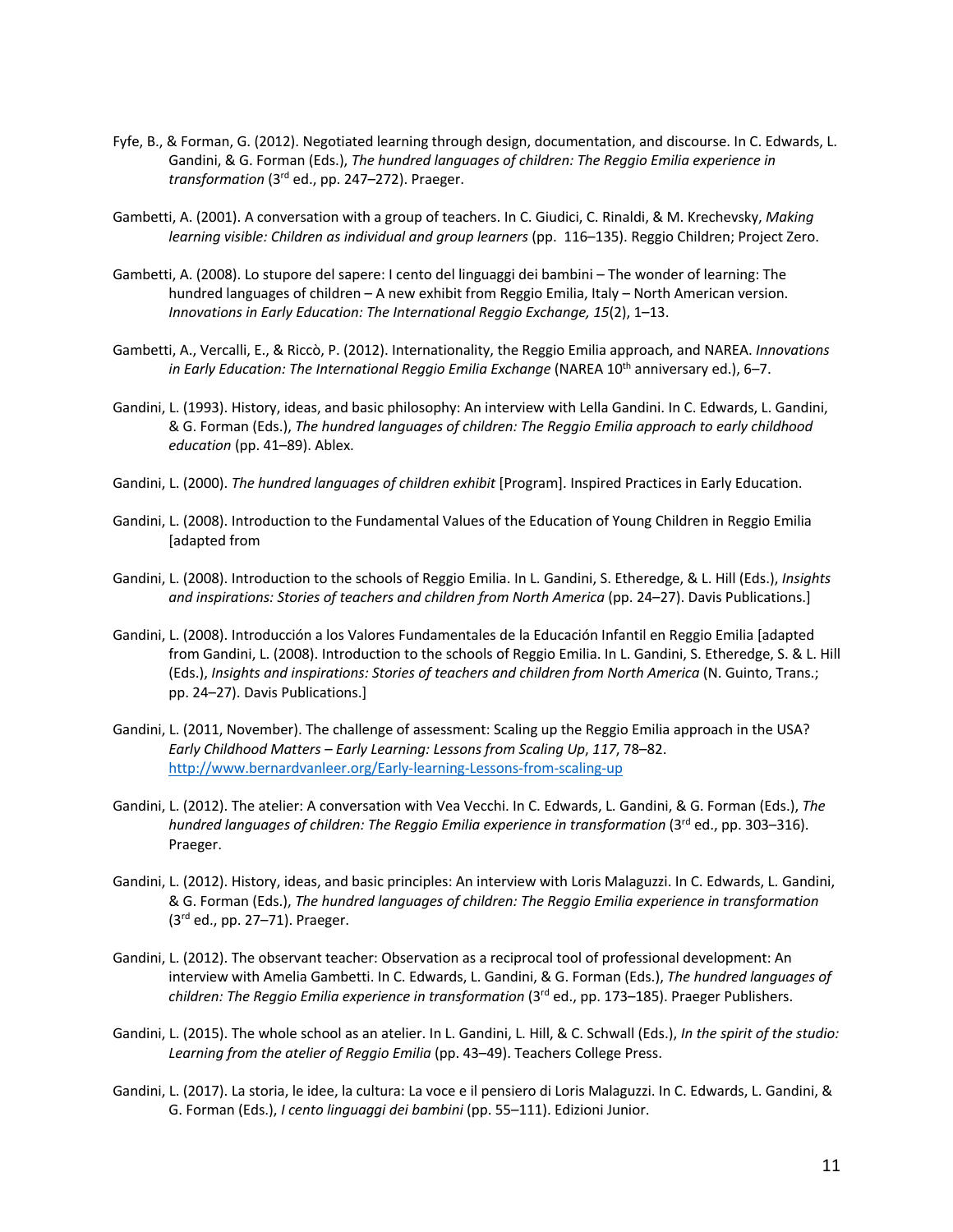- Gandini, L. (2020). Con Malaguzzi negli Stati Uniti. In A. Hoyuelos, *Loris Malaguzzi: Una Biografia pedagogica* (2nd ed., pp. 23–28). Educación.
- Gandini, L., & Edwards, C. (Eds.). (2001). *Bambini: The Italian approach to infant/toddler care*. Teachers College Press.
- Gandini, L., & Goldhaber J. (2000). Two reflections on documentation: Documentation as a tool for promoting the construction of respectful learning. In L. Gandini & C. Edwards (Eds.), *Infant toddler centers in Italy: The quality of experience* (pp. 124–145). Teachers College Press.
- Gandini, L., & Goldhaber, J. (2001). Two reflections about documentation. In L. Gandini & C. Edwards (Eds.), *Bambini: The Italian approach to infant/toddler care* (pp. 124–145). Teachers College Press.
- Gandini, L., Hill, L., Cadwell, L., & Schwall, C. (Eds.). (2005). *In the spirit of the studio: Learning from the atelier of Reggio Emilia*. Teachers College Press.
- Gandini, L., & Kaminsky, J. A. (2004). Reflections on the relationship between documentation and assessment in the American context: An interview with Brenda Fyfe. *Innovations in Early Education: The International Reggio Exchange*, *11*(1), 5–17.
- Gandini, L., Rinaldi, C., Gambetti, A., Weissman, P., Hendrick, J., & Edwards, C. (2016). Tributes to Eli Saltz, former director of the Merrill-Palmer Institute. *Innovations in Early Education: The International Reggio Emilia Exchange, 23*(1), 26–32.
- García, O., Johnson, S. I., Seltzer, K., & Valdés, G. (2017). *The translanguaging classroom: Leveraging student bilingualism for learning*. Caslon.
- García, O., & Kleifgen, J. (2018). *Educating emergent bilinguals: Policies, programs, and practices for English learners* (2<sup>nd</sup> ed.). Teachers College Press.
- Gardner, H. (1980). *Artful scribbles: The significance of children's drawings*. Basic Books.
- Gardner, H. (2003). *CNN News report on Reggio Emilia Italy early childhood schools in the US* [Film]. YouTube. https://www.youtube.com/watch?v=XVv5ZL9nlgs&t=14s
- Gardner, H. (2006). *Five minds for the future*. Harvard Business School Press.
- Gardner, H. (2012). Foreword. In C. Edwards, L. Gandini, & G. Forman (Eds.), *The hundred languages of children: The Reggio Emilia approach in transformation* (pp. xiii–xvi). Praeger.
- Gardner, H. E., Csikszentmihalyi, N., & Damon, W. (2001). *Good work: When excellence and ethics meet*. Basic Books.
- Garza, R. (2016, December 17). Flint water crisis: A visual essay. *Detroit Free Press*.
- Gay, G. (2010). *Culturally responsive teaching: Theory, research, and practice* (2<sup>nd</sup> ed.). Teachers College Press.
- Gerber, M. (2013). Time economy of the RIE Approach. In D. Greenwald & J. Weaver (Eds.), *The RIE manual for parents and professionals* (Expanded ed., pp. xv–xxi). Resources for Infant Educarers.
- Giacopini, E. (2007). Observation, documentation, and interpretation as strategies for knowledge. *Innovations in Early Education: The International Reggio Exchange, 14*(3), 1–8.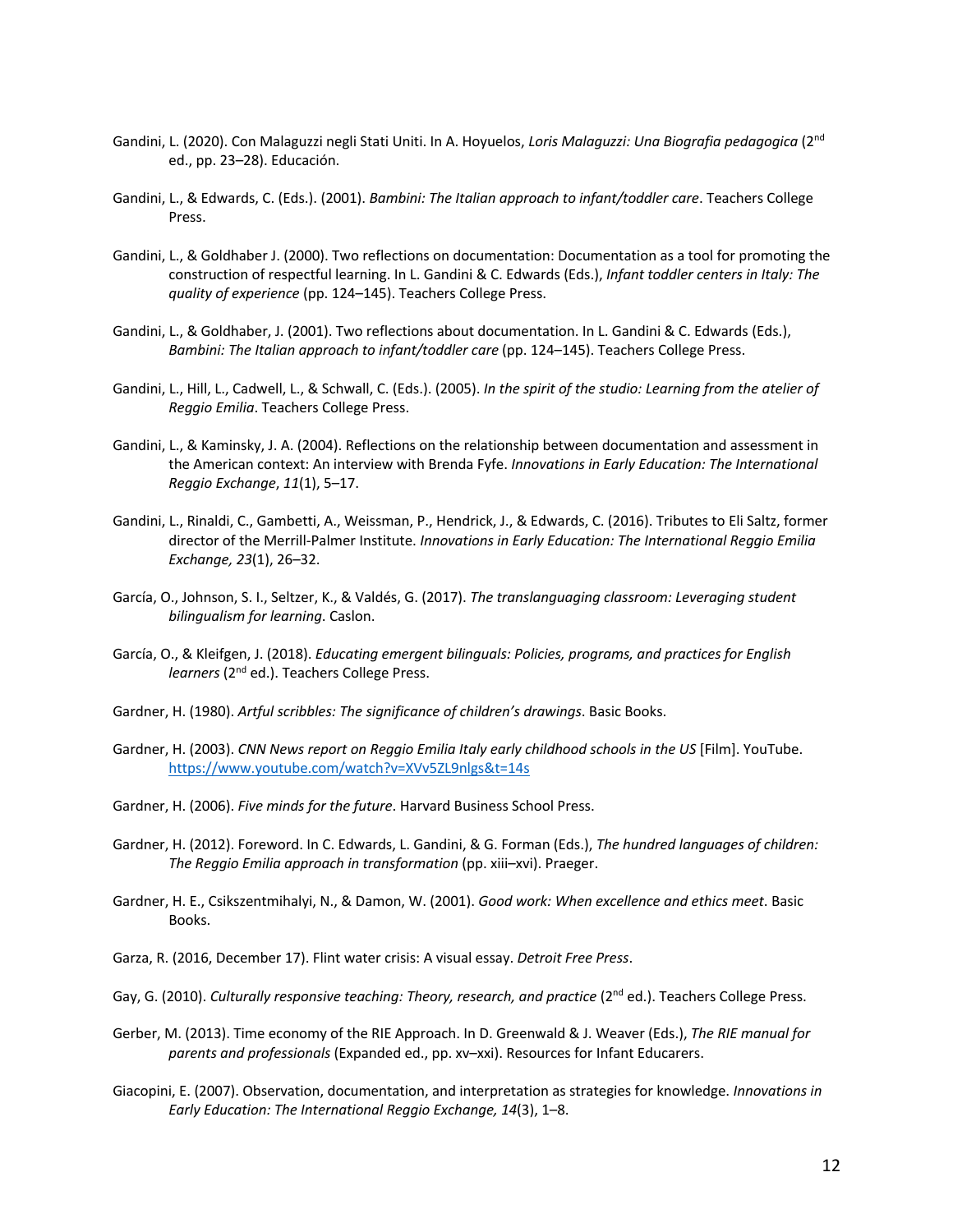- Giacopini, E., & Orlandini, A. (2011, June). *The Reggio Emilia approach to education: Introducing "The Wonder of Learning - The Hundred Languages of Children" exhibit* [Conference session]. 7th NAREA Summer Conference, Pacific Grove, CA, United States.
- Giudici, C. (2020). Educating: A profession of hope and uncertainty. *Innovations in Early Education: The International Reggio Emilia Exchange, 27*(2), 4–7.
- Giudici, C., Rinaldi, C., & Krechevsky, M. (Eds.). (2001). *Making learning visible: Children as individual and group learners*. Project Zero; Reggio Children.
- Gleim, L., & Hussey, E. (2013). *Exhibit Host Report, Kapolei, HI* [Unpublished internal report]. NAREA Archives.
- Golden, A. (2013). Preschool children explore the forest: The power of wild spaces in childhood. In D. Meier & S. Sisk-Hilton (Eds.), *Nature education with young children: Integrating inquiry and practice* (pp. 123–136). Routledge.
- Goldhaber, J. (1994/2012, July 19). If we call it science, then can we let the children play? *Childhood Education*, *71*(1), 24–27. https://doi.org/10.1080/00094056.1994.10521060
- Goldhaber, J. (2007). The development of an early childhood teacher research collaborative. *Theory into Practice, 46*(1), 74–80.
- Goldhaber, J. (2010). Valuing children as citizens of their community and stewards of the natural world. *Innovations in Early Education: The International Reggio Exchange, 17*(2), 13–21.
- Goldhaber, J. (2019). An invitation to participate in a teacher research collaborative: Children and trees in relationship. *Innovations in Early Childhood Education: The International Reggio Emilia Exchange, 26*(3), 66–69.
- Goldhaber, J. (2020). An invitation to participate in a teacher research collaborative: Children and trees in relationship – Reflecting together. *Innovations in Early Education: The International Reggio Emilia Exchange, 27*(1), 36–43.
- Goldhaber, J. (2020). Continuing the conversation: Children and trees in relationship. *Innovations in Early Education: The International Reggio Emilia Exchange*, *27*(4), 44–49.
- Gonzalez, N., Moll, L. C., & Amanti, C. (Eds.). (2005). *Funds of knowledge: Theorizing practices in households, communities, and classrooms*. Erlbaum.
- Goody, J. (2002, April). The anthropology of the senses and sensations. *La Ricerca Folklorica, 45*, 17–28.
- Gopnik, A. (2009). *The philosophical baby: What children's minds tell us about truth, love, and the meaning of life*. Farrar, Strauss & Giroux.
- Gopnik, A., Metzolff, A., & Kuhl, P. (1999). *The scientist in the crib: Minds, brain, and how children learn*. William Morrow & Co.
- Goss, E. (2012). If I were president: Teaching social justice in the primary classroom. In G. Perry, B. Henderson, & D. R. Meier (Eds.), *Our inquiry, our practice: Undertaking, supporting, and learning from early childhood teacher research(ers)* (pp. 77–92). National Association for the Education of Young Children.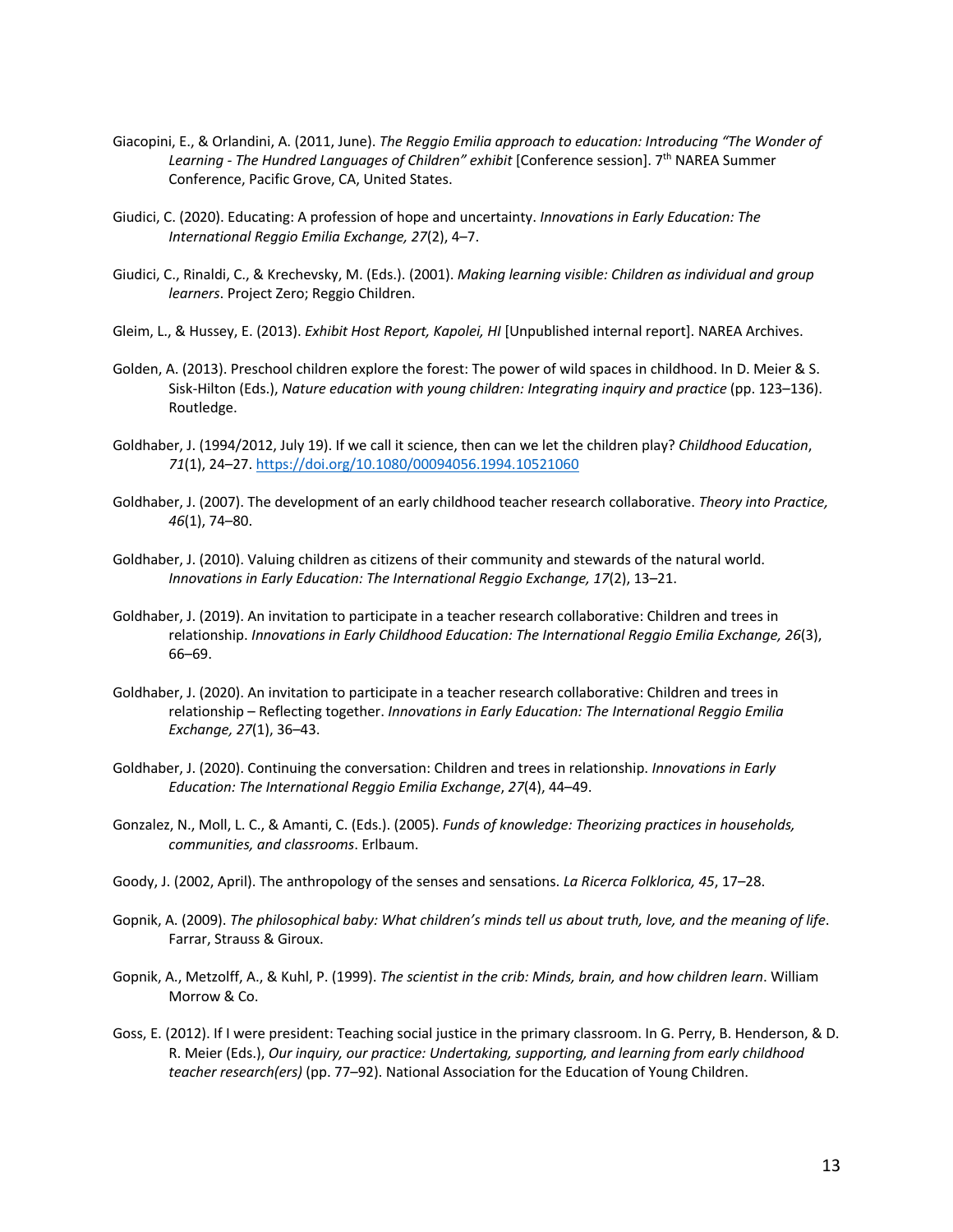- Gosselin, C. (2007). Philosophy and the role of teacher reflections on constructing gender. *Educational Foundations, 27*(3–4), 39–57. https://files.eric.ed.gov/fulltext/EJ831201.pdf
- Göthson, H. (2016). Teachers are essential to democracy. *Innovations in Early Education: The International Reggio Emilia Exchange, 23*(1), 20–25.
- Grasselli, G. (2013, December). *The culture of the atelier and a new epistemology for a curriculum 3–11 years.*  International Study Group, Reggio Emilia, Italy.
- Gravett, M. (2013). Putting the forest on the map: Using documentation to further natural inquiry. In D. Meier, & S. Sisk-Hilton (Eds.), *Nature education with young children: Integrating inquiry and practice* (pp. 137–152). Routledge.
- Greenspan, S., & Shanker, S. (2004). *The first idea: How symbols, language, and intelligence evolved from our primate ancestors*. Da Capo Press.
- Gregory, K. M., Kim, A., & Whiren, A. (2003). The effect of verbal scaffolding on the complexity of preschool children's block constructions. In D. Lytle (Ed.), *Play and culture studies: Vol. 5. Play and educational theory and practice* (pp. 118–133). Praeger Publishers.
- Haigh, K. (2009). *Creating, constructing, and cultivating professional development within a Reggio-inspired early childhood education program* [Unpublished doctoral dissertation]. Union Institute and University.
- Haigh, K. (2009, March 2). *Reinterpreting the Reggio Emilia approach in the USA: An approach for all children.* Community Playthings. https://www.communityplaythings.com/resources/articles/2009/reinterpretingthe-reggio-emilia-approach-in-the-usa-an-approach-for-all-children
- Hall, E. (2011). *Seen and heard: Children's rights in early childhood education*. Teachers College Press.
- Hall, E., Amora, G., Fowler, A., Goyal, V., Hall, S., Marcilio, A., Marcilio, M.T., Nimmo, J. (Producers), & Amora, G. (Director). (2017). *The voices of children* [Film]. COMOVA.
- Haraway, D. J. (2016). *Staying with the trouble: Making kin in the Chthulucene*. Duke University Press.
- Hämäläinen, R., & Vähäsantanen, K. (2011). Theoretical and pedagogical perspectives on orchestrating creativity and collaborative learning. *Educational Research Review, 6*(3), 169–184. https://doi.org/10.1016/j.edurev.2011.08.001
- Harrisberg, K. (2019, May 30). *Living off trash: South Africa's waste pickers reclaim the streets*. Reuters. https://www.reuters.com/ article/us-safrica-waste-cities-feature/living-off-trash-south-africas-wastepickers-reclaim- the-streets-idUSKCN1T00XF
- Haskell, D. G. (2012). *The forest unseen: A year's watch in nature*. Viking Press.
- Haskell, D. G. (2017). *The songs of trees: Stories from nature's great connectors*. Viking.
- Hattie, J. (2009). *Visible learning: A synthesis of over 800 meta-analyses relating to achievement*. Routledge.
- Hawkins, D. (1974). *The informed vision: Essays on learning and human nature*. Agathon Press.
- Hawkins, D. (2012). Malaguzzi's story, other stories, and respect for children. In C. Edwards, L. Gandini, & G. Forman (Eds.), *The hundred languages of children: The Reggio Emilia experience in transformation* (3rd ed., pp. 73–80). Praeger.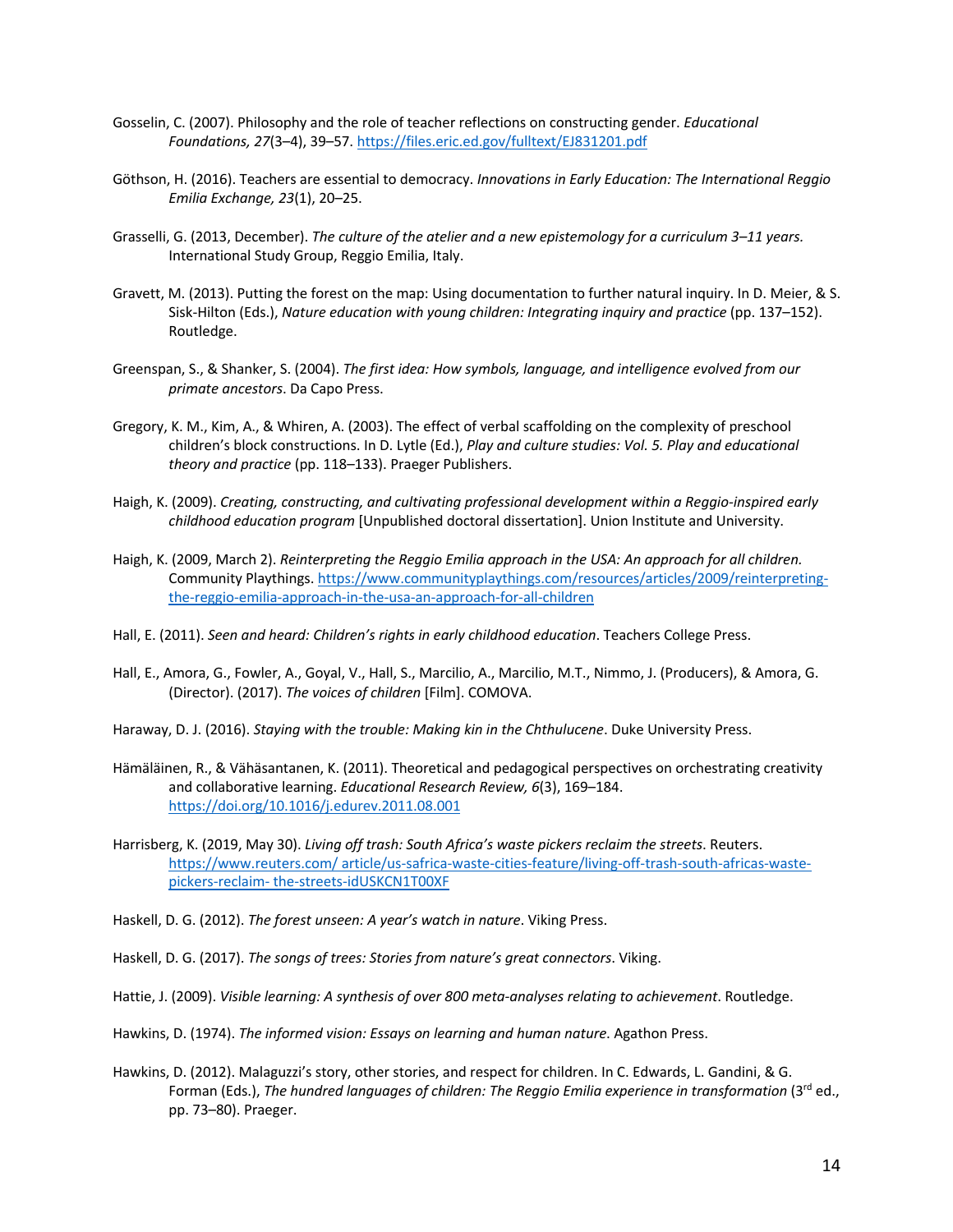- Hein, G. (2013). An optimistic time. In M. Spock, (Project Director), *Boston stories: The children's museum as a model for nonprofit leadership* (pp. 3–12). Boston Children's Museum. https://www.bcmstories.com/book/BostonStories\_Web\_Version.pdf
- Heisner, J. (2005). Telling stories with blocks: Encouraging language in the block corner. *Early Childhood Research & Practice, 7*(2). https://files.eric.ed.gov/fulltext/EJ1084848.pdf
- Hendrick, J. (Ed.). (1997). *First steps toward teaching the Reggio way*. Prentice Hall.
- Higgins, R. (2017). *Thoreau and the language of trees*. University of California Press.
- Hill, L., Stremmel, A., & Fu, V. (2005). *Teaching as inquiry: Rethinking curriculum in early childhood education*. Pearson Education, Inc.
- Hillman, J. (2006). *City and soul*. Spring Publications.
- Hinkle, P. (1991, December 2). 'A school must rest on the idea that all children are different:' Early childhood education in Reggio Emilia, Italy. Newsweek, 118(23), 52–54.
- Hodges, C., Moore, S., Lockee, B., Trust, T., & Bond, A. (2020). The difference between emergency remote teaching and online learning. *Educause Review, 27*, 1–12.
- Holten, K. (2015). *About trees*. Broken Dimanche Press.
- hooks, b. (2000). *All about love: New visions*. William Morrow and Company.
- Howard, J., & McInnes, K. (2013). *The essence of play*. Routledge.
- Hoyuelos, A. (2013). *The ethics in Loris Malaguzzi's philosophy and pedagogical work*. Isalda.
- Ingold, T. (2007). *Lines: A brief history*. Routledge.
- Ingold, T. (2013). *Making: Anthropology, archeology, art, and architecture*. Routledge.
- Jacobson, B. (2021). *Sonata form: Musical form*. Brittanica. https://www.britannica.com/art/sonataform#ref309096
- John-Steiner, V., Connery, M., & Marjanovic-Shane, A. (2010). Dancing with the muses. In M. Connery, V. John-Steiner, & A. Marjanovic-Shane (Eds.), *Vygotsky and creativity: A cultural-historical approach to play, meaning making, and the arts* (pp. 3–16). Peter Lang.
- Jones, B., & Cooper, R. (2006). *Playing to get smart*. Teachers College Press.
- Jones, E., & Nimmo, J. (1994). *Emergent Curriculum*. NAEYC.
- Jones, E., & Nimmo, J. (1999). Collaboration, conflict and change: Thoughts on education as provocation. *Young Children, 54*(1), 5–10.
- Kamii, C., & DeVries, R. (1978). *Physical knowledge in preschool education: Implications of Piaget's theory*. Teachers College Press.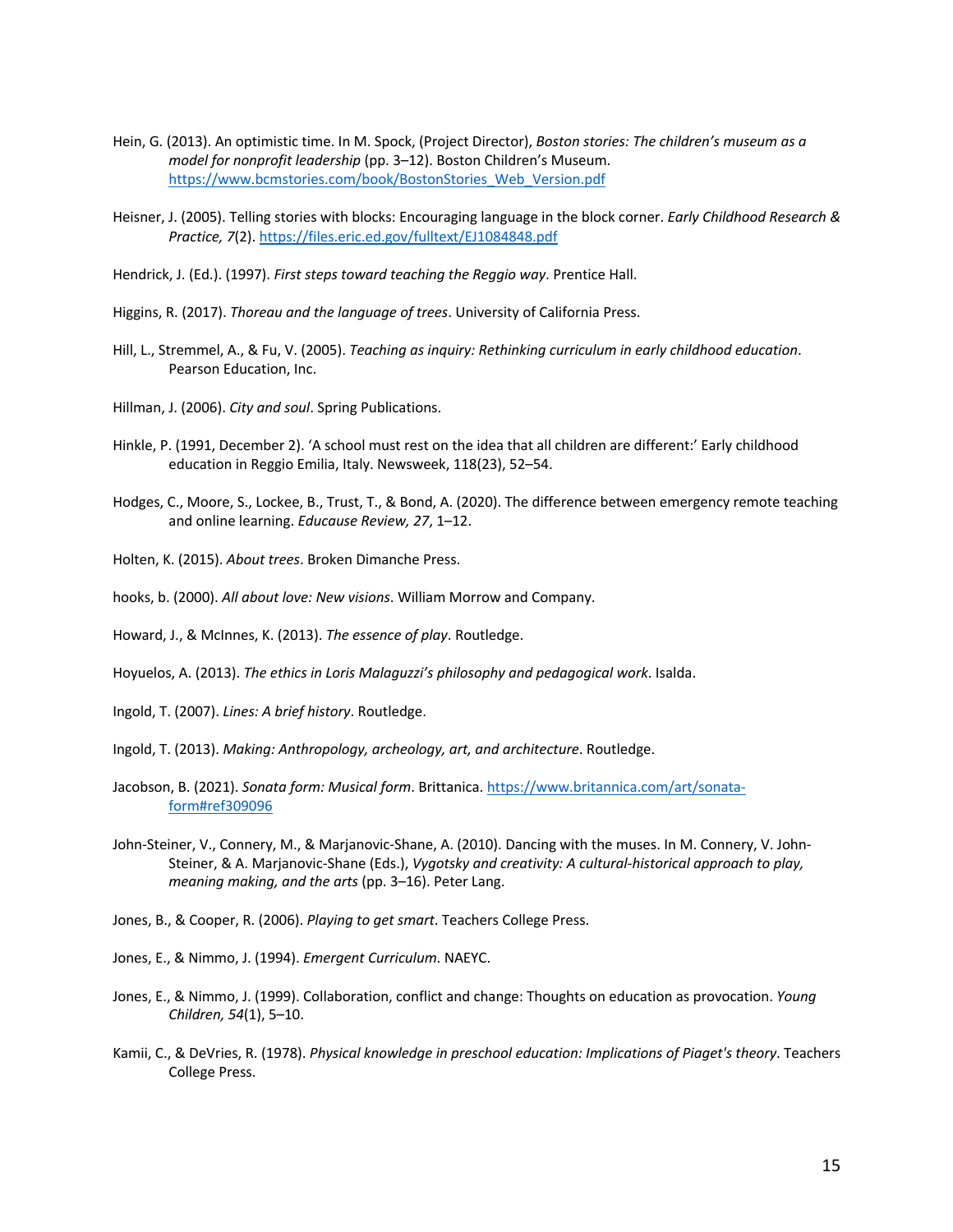- Kaminsky, J. (Ed.). (2016). Tribute to Eli Saltz, former director of the Merrill-Palmer Institute. *Innovations in Early Education: The International Reggio Emilia Exchange, 23*(1), 26–32.
- Kaminsky, J. A. (with Acevedo, T. et al.). (2008). Across state and international boundaries: Collaboration, networking, and professional development. *Innovations in Early Education: The International Reggio Exchange, 15*(4), 3–16.
- Kaminsky, J. A., & Gandini, L. (2004). Reflections from an American context on "The path toward knowledge": An interview with Lynn White. *Innovations in Early Education: The International Reggio Exchange*, 11(3), 7– 14.
- Kaminsky, J., Gandini, L., Cooper, M., Cady, E., Curling, L., & Randall, P. (Eds.). (2017). *Echoes: Environment, spaces, relations* (Vol. 1). NAREA.
- Kanata Research Park Family Centre. (2020). *The gift of togetherness: Exploring relationships through listening in a changed world*. The Gift of Togetherness. https://thegiftoftogetherness.ca

Kantrowitz, B., & Wingert, P. (1991, December 2). The 10 best schools in the world. *Newsweek, 118*(23), 50.

- Katz, L. G. (1993). *Dispositions: Definitions and implications for early childhood practices* (ED360104). *Perspectives from ERIC/EECE: A monograph series, No. 4*. ERIC. https://eric.ed.gov/?id=ED360104
- Katz, L. (2004). The challenges of the Reggio Emilia approach. In J. Hendrick (Ed.), *Next steps toward teaching the Reggio way: Accepting the challenge to change* (2nd ed., pp. 62–69). Prentice-Hall.
- Katz, L. G., & Chard, S. C. (1996). *The contribution of documentation to the quality of early childhood education* (ED393608). *ERIC Digest*. https://eric.ed.gov/?id=ED393608

Keene, E. O. (2008). *To understand: New horizons in reading comprehension*. Heinemann.

Kelly, J., Edwards, S.A., & Speir, S. (2019). Water pathways and research tributaries. *Innovations in Early Education: The International Reggio Emilia Exchange*, *26*(2), 12–23.

Kennedy, D. K. (1996). After Reggio Emilia: May the conversation begin! *Young Children*, *51*(5), 24–27.

Kennedy, D. (1996). Young children and ultimate questions: Romancing at day care. *Analytic Teaching, 42*(1), 59– 64. http://professordavidkennedy.blogspot.com/Municipality of Reggio Emilia

Kent State University Child Development Center. (n.d.). *Home*. Kent State University. https://www.kent.edu/ehhs/centers/cdc

- Kent State University Child Development Center. (n.d.). *Philosophy & curriculum*. Kent State University. https://www.kent.edu/ehhs/centers/cdc/philosophy-curriculum
- Kerdeman, D. (2003). Pulled up short: Challenging self-understanding as a focus of teaching and learning. *Journal of Philosophy of Education, 37*(2), 293–308
- Keyte-Hartland, D. (2016, May 27). *Pedagogy in a digital world*. We Think Everywhere: Creative Uses of Digital Media in Early Childhood. https://wethinkeverywhere.wordpress.com/2016/05/27/about-us/
- Kimmerer, R. W. (2002). Weaving traditional ecological knowledge into biological education: A call to action. *BioScience*, *52*(5), 432–438.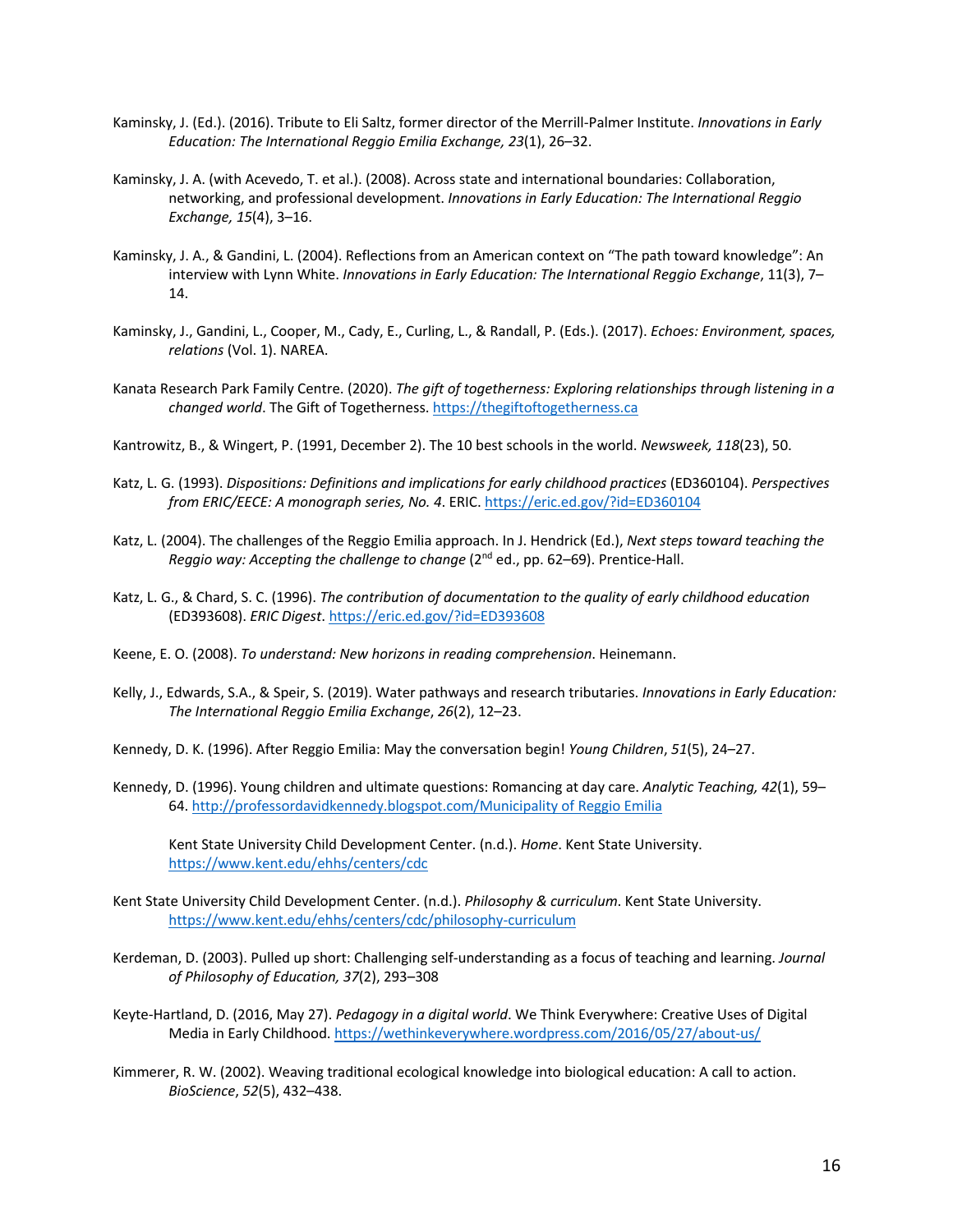- Kimmerer, R. W. (2013). *Braiding sweetgrass: Indigenous wisdom, scientific knowledge and the teachings of plants.* Milkweed Editions.
- Kind, S. (2010). Art encounters: Movements in the visual arts and early childhood education. In V. Pacini-Ketchabaw (Ed.), *Flows, rhythms, and intensities of early childhood education curriculum*. Peter Lang.
- Kind, S. (2018). Collective improvisations: The emergence of the early childhood studio as an event-full place. In C. Thompson & C. Schulte (Eds.), *Communities of practice: Art, play, and aesthetics in early childhood*. Springer Publishing.
- Kind, S., & Argent, A. (2017). Using video in pedagogical documentation: Interpretive and poetic possibilities. In A. Fleet, C. Patterson, & J. Robertson (Eds.), *Pedagogical documentation in early years practice*. Sage.
- Kocher, L. (2012) *Exhibit Host Report, Vancouver, BC* [Unpublished internal report]. NAREA Archives.
- Krechevsky, M. (2012). Changing our skin: Creating collective knowledge in American classrooms. *The New Educator, 8*, 12–37.
- Krechevsky, M., Mardell, B., Rivard, M., & Wilson, D. (2013). *Visible learners: Promoting Reggio-inspired approaches in all schools*. Josse-Bass.
- Krechevsky, M., Mardell, B., & Romans, A. (2014). Engaging city hall: Children as citizens. *The New Educator*, *10*(1), 10–20.
- La Scuola. (2022). *About our school*. La Scuola. http://www.lascuola.com
- Lally, J. R. (2003). Infant-toddler care in the United States: Where has it been? Where is it now? Where is it going? *Zero to Three*, *24*(1), 29–34.
- Lanzi, D. (2011). The image of the child and the idea of learning. *Innovations in Early Education: The International Reggio Exchange, 18*(4), 1–5.
- Lanzi, D. (2020, June 26). *The educational project and learning contexts of Reggio Emilia – Living beings: Experiences at the Nilde Iotti infant-toddler center* [Conference session] 16th NAREA Summer Conference, Virtual.
- LeeKeenan, D., & Nimmo, J. (1993). Connections: Using the projects approach with 2- and 3-year-olds in a university laboratory school. In C. Edwards, L. Gandini, & G. Forman (Eds.), *The hundred languages of children: The Reggio Emilia approach to early childhood education* (pp. 251–267). Ablex.

Lemniscates, C. (2017). *Arboles (Trees)*. Candlewick Studio.

- Lenz Taguchi, H. (2009). *Going beyond the theory/practice divide in early childhood education: Introducing an intraactive pedagogy*. Routledge.
- Lévy, P. (1996). *L'intelligenza collettiva. Per un'antropologia del cyberspazio*. Feltrinelli.
- Lévy, P. (1997). *Collective intelligence: Mankind's emerging world in cyberspace*. Perseus Books.
- Lewin-Benham, A. (2010.) *Infants and toddlers at work: Using Reggio-inspired materials to support brain development*. Teachers College Press.
- Lewis, J. (1999). *Walking with the wind: A memoir of the movement*. Harvest Books.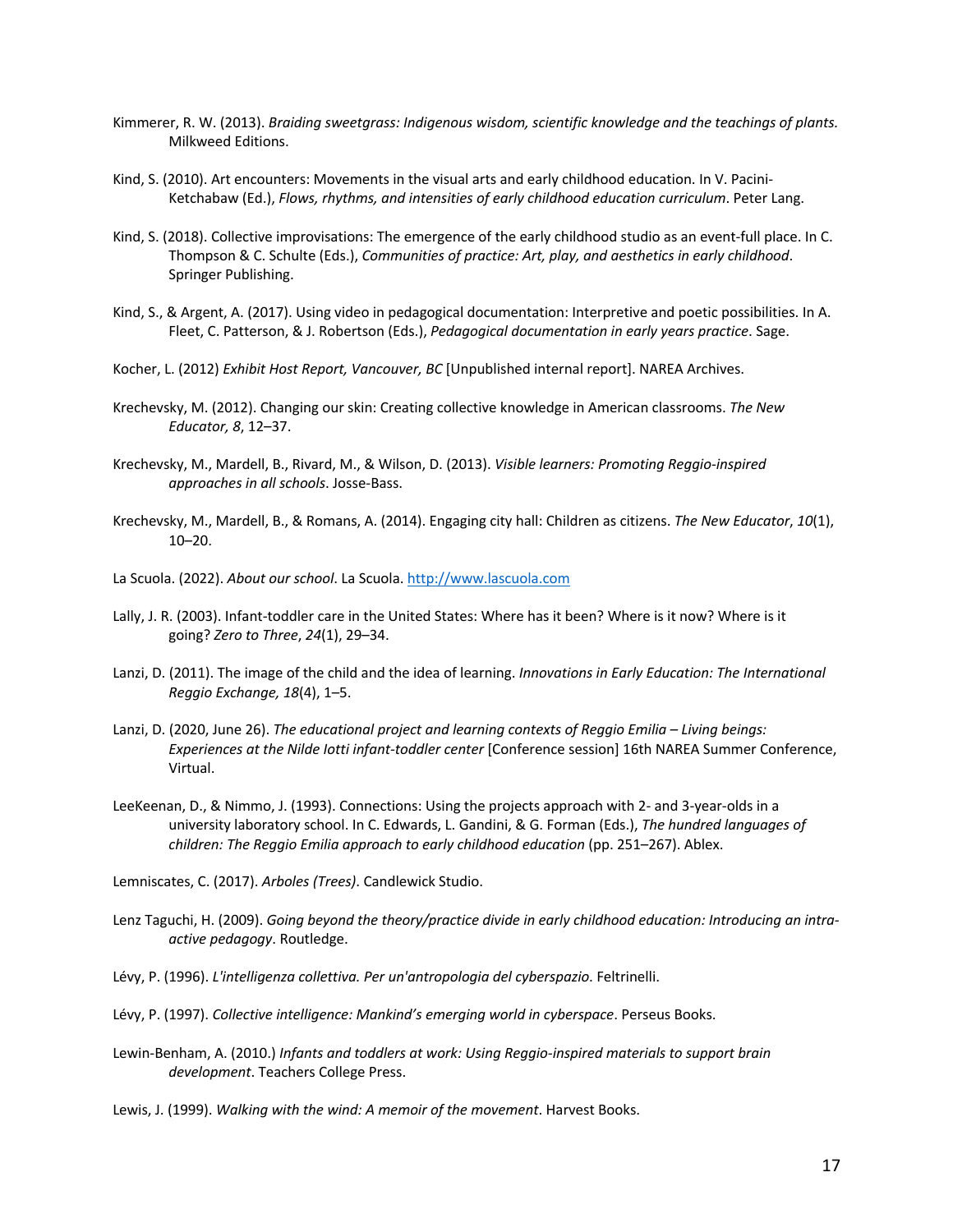- Li, Q. (2018). *Forest bathing: How trees can help you find health and happiness*. Viking Press.
- Lightfoot, S. L. (2004). *The essential conversation: What parents and teachers can learn from each other*. Ballantine Books.
- LiteracyDotOrg. (2009, December 30). *Paolo Freire: An incredible conversation* [Film]. YouTube. https://youtu.be/aFWjnkFypFA
- Little, J. W., Gearhard, M., Curry, M., & Kafka, J. (2003, November). Looking at student work for teacher learning, teacher community, and school reform. *Phi Delta Kappan*, *85*(3), 184–192.
- Louv, R. (2005). *Last child in the woods: Saving our children from nature-deficit disorder*. Workman Publishing Company.
- Love, B. L. (2019). *We want to do more than survive: Abolitionist teaching and the pursuit of educational freedom*. Beacon Press.
- Lykke, N. (2019). Co-becoming with diatoms: Between posthuman mourning and wonder in algae research. *Catalyst: Feminism, Theory, Technoscience, 5*(2),1–25.
- Maccaferri, E. (2021, October 28). The qualities of daily contexts at the infant-toddler center and at the preschool [Conference session]. 2<sup>nd</sup> NAREA Fall Conference, Virtual.
- Maccaferri, E., & Castagnetti, L. (2021, June 18). *Above-and-below: What can be said about the vital dialogue between two worlds* [Conference session]. 17th NAREA Summer Conference, Virtual.
- Macfarlane, R. (2012). *The old ways: A journey on foot*. Viking.
- Mackie, John L. (1988). *The cement of the universe: A study in causation*. Clarendon Press.
- Maher, A., & Sisbarro, A. (2018, June 21). *A contextual approach to planning: Developing a curriculum that engages both children and adults* [Conference session]. 2018 Boulder Journey School Summer Conference, Boulder, CO, United States.
- Malaguzzi, L. (1957/2016). Leaflet #1 in a series lessons to parents Early years: to 1963. In P. Cagliari, M. Castagnetti, C. Giudici, C. Rinaldi, V. Vecchi, & P. Moss (Eds.), *Loris Malaguzzi and the schools of Reggio Emilia: A selection of his writings and speeches, 1945–1993* (pp. 1–92). Routledge.
- Malaguzzi, L. (1970/2016). Speech at the First Citizen's Assembly Years of growth: 1970–1979. In P. Cagliari, M. Castagnetti, C. Giudici, C. Rinaldi, V. Vecchi, & P. Moss (Eds.), *Loris Malaguzzi and the schools of Reggio Emilia: A selection of his writings and speeches, 1945–1993* (p. 151–272). Routledge.
- Malaguzzi, L. (1971/2016). Speech to the conference 'La gestione sociale nella scuola dell'infanzia' Years of growth: 1970–1979. In P. Cagliari, M. Castagnetti, C. Giudici, C. Rinaldi, V. Vecchi, & P. Moss. (Eds.). *Loris Malaguzzi and the schools of Reggio Emilia: A selection of his writings and speeches, 1945–1993* (pp. 151– 272). Routledge.
- Malaguzzi, L. (1982/2016). Conversation with members of the Consigli di Gestione of the Scuola Communale dell'Infanzia Diana, November 1982 – Opening to the world: 1980–1989. In P. Cagliari, M. Castagnetti, C. Giudici, C. Rinaldi, V. Vecchi, & P. Moss (Eds.), *Loris Malaguzzi and the schools of Reggio Emilia: A selection of his writings and speeches, 1945–1993* (pp. 273–360). Routledge.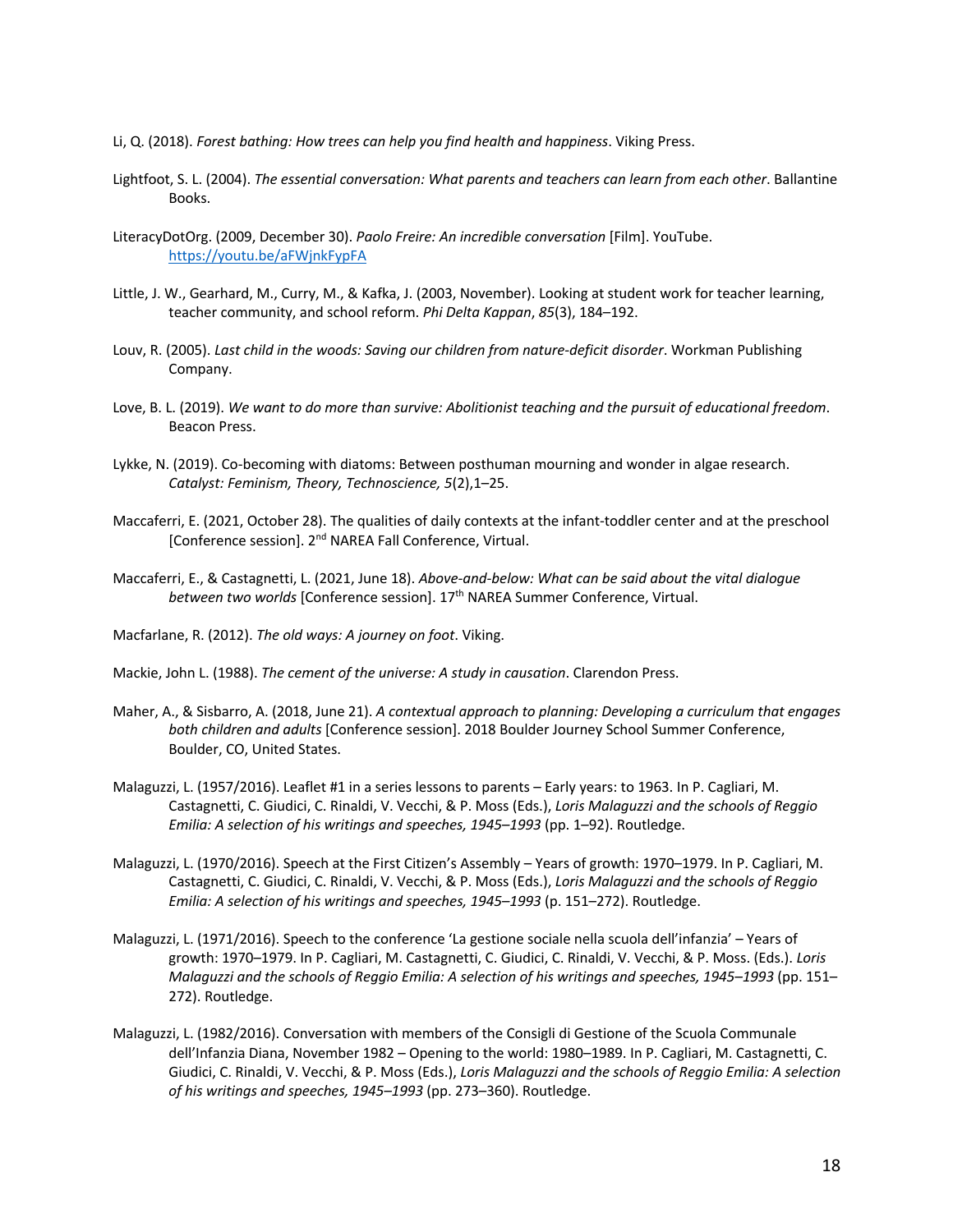- Malaguzzi, L. (1985). When we got the news. In R. Barazzoni, (Ed.), *Brick by brick: The history of the "XXV Aprile" People's Nursery School of Villa Cella* (pp. 13–15). Reggio Children.
- Malaguzzi, L. (1987). The hundred languages of children. In Infant and Toddler Centers and Preschools of the City of Reggio Emilia, *The hundred languages of children: Narrative of the possible* (pp. 16–19). City of Reggio Emilia Department of Education.
- Malaguzzi, L. (1988/2016). Article in ALFABETIERI '88'– Opening to the world: 1980–1989. In P. Cagliari, M. Castagnetti, C. Giudici, C. Rinaldi, V. Vecchi, & P. Moss. (Eds.). *Loris Malaguzzi and the schools of Reggio Emilia: A selection of his writings and speeches, 1945–1993* (pp. 338–340). Routledge.
- Malaguzzi, L. (1990, February). *The hundred languages of children* [Speech]. Exhibition event, Bologna, Italy.
- Malaguzzi, L. (1991). In the post-war city Early years: to 1963. In P. Cagliari, M. Castagnetti, C. Giudici, C. Rinaldi, V. Vecchi, & P. Moss (Eds.), *Loris Malaguzzi and the schools of Reggio Emilia: A selection of his writings and speeches, 1945–1993* (pp. 1–92). Routledge.
- Malaguzzi, L. (1991/2016). New ideas for early childhood The final years: 1990–1993. In P. Cagliari, M. Castagnetti, C. Giudici, C. Rinaldi, V. Vecchi, & P. Moss (Eds.), *Loris Malaguzzi and the schools of Reggio Emilia: A selection of his writings and speeches, 1945–1993.* (pp. 361–426). Routledge.
- Malaguzzi, L. (1992). Letter from Loris Malaguzzi. *Innovations in Early Education: The International Reggio Exchange, 1*(1), 2.
- Malaguzzi, L. (1993). For an education based on relationships. *Young Children, 49*(1), 9–12.
- Malaguzzi, L. (1993). History, ideas, and basic philosophy. In C. Edwards, L. Gandini, & G. Forman (Eds.). *The hundred languages of children: The Reggio Emilia approach to early childhood education (pp. 41–89).* Ablex.
- Malaguzzi, L. (1993/2016). Speech on receiving Kohl International Teaching Award The final years: 1990–1993. In P. Cagliari, M. Castagnetti, C. Giudici, C. Rinaldi, V. Vecchi, & P. Moss. (Eds.), *Loris Malaguzzi and the schools of Reggio Emilia: A selection of his writings and speeches, 1945–1993* (pp. 361–426). Routledge.
- Malaguzzi, L. (1994). Your image of the child: Where teaching begins. *Child Care Information Exchange*, *3*, 52–56.
- Malaguzzi, L. (1995). A charter of rights. In Municipal Infant-Toddler Centers and Preschools of Reggio Emilia, *A journey into the rights of children: As seen by the children themselves* (pp. 67–69). Reggio Children.
- Malaguzzi, L. (1996). A charter of rights. In S. Spaggiari & C. Rinaldi, *The hundred languages of children: Narrative of the possible: Projects by children of the municipal infant - toddler centers and preschools of Reggio Emilia* (pp. 212–213). Reggio Children.
- Malaguzzi, L. (1996). Commentary towards a code for reading the exhibit. In L. Malaguzzi, S. Spaggiari, C. Rinaldi, T. Filippini, & V. Vecchi (Eds.), *The hundred languages of children: Catalogue of the exhibit* (pp. 34–36). Reggio Children.
- Malaguzzi, L. (1996). A heresy of light and color. *The hundred languages of children: Catalogue of the exhibit* (pp. 61–62). Reggio Children.
- Malaguzzi, L. (1996). The importance of seeing yourself again. *The hundred languages of children: Catalogue of the exhibit* (pp. 46–48). Reggio Children.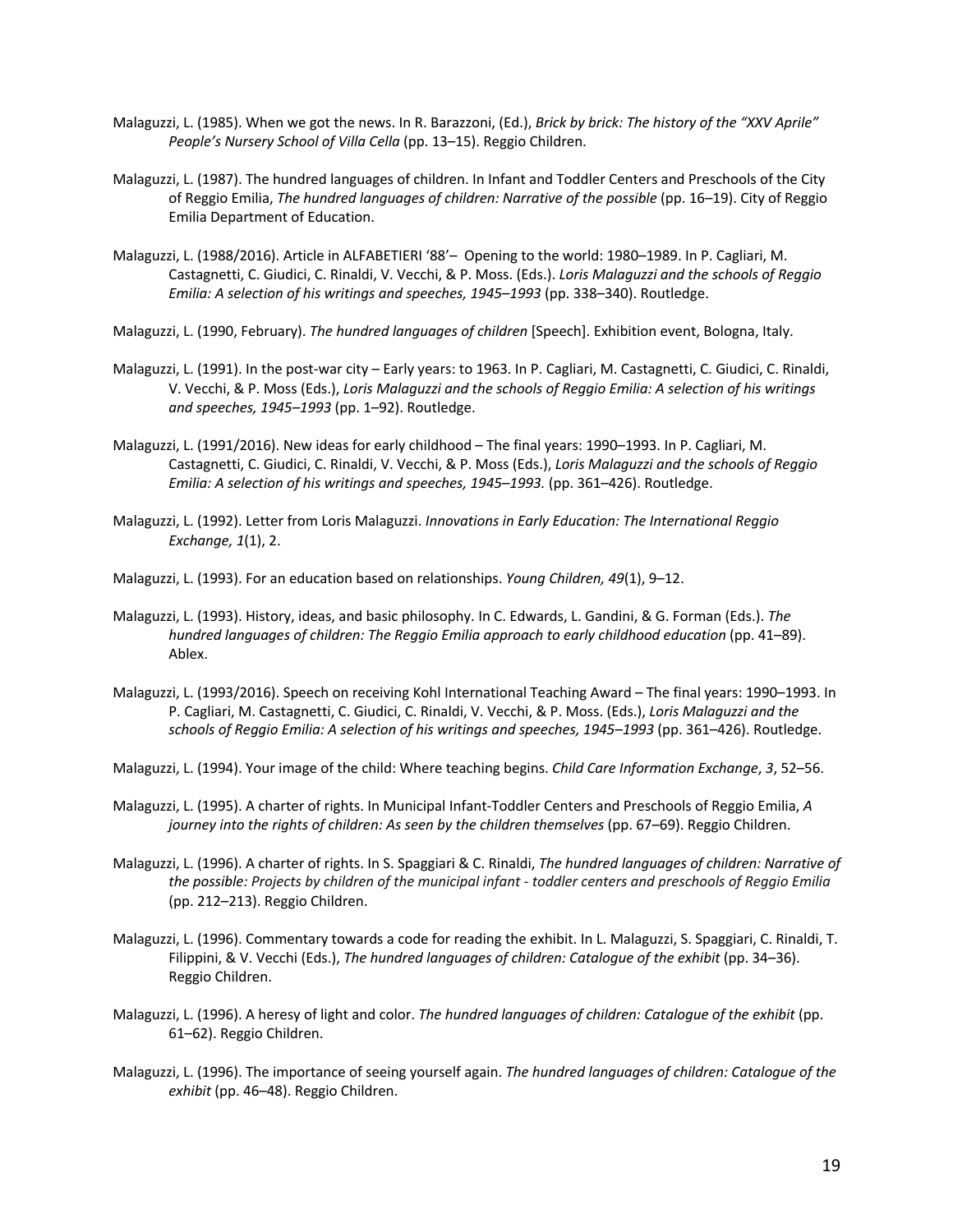- Malaguzzi, L. (1996). *The little ones of silent movies: Make-believe with children and fish at the infant-toddler center*. Reggio Children.
- Malaguzzi, L. (1996). No way. The hundred is there. In C. Edwards, L. Gandini, & G. Forman (Eds.), *The hundred languages of children: The Reggio Emilia approach to early childhood education* (p. vi). Ablex Publishing Corporation.
- Malaguzzi, L. (1998). That I should take the path of teaching Early years: to 1963. In P. Cagliari, M. Castagnetti, C. Giudici, C. Rinaldi, V. Vecchi, & P. Moss (Eds.), *Loris Malaguzzi and the schools of Reggio Emilia: A selection of his writings and speeches, 1945–1993* (pp. 1–92). Routledge.
- Malaguzzi, L. (1998). History, ideas, and basic philosophy: An interview with Lella Gandini. In C. Edwards, L. Gandini, & G. Forman (Eds.), *The hundred languages of children: The Reggio Emilia approach – Advanced reflections* (2nd ed., pp. 49–97). Ablex.
- Malaguzzi, L. (2000). When we got the news. In R. Barazzoni, *Brick by brick: The history of the 'XXV Aprile' People's Nursery School of Villa Cella*. Municipality of Reggio Emilia and Reggio Children.
- Malaguzzi, L. (2001). A quest for the possible. *Rechild*, *5*, 6.
- Malaguzzi, L. (2011). The theses of the exhibition: The wonder of learning. In V. Vecchi, I. Cavallini, T. Filippini, & L. Trancossi (Eds.), *The wonder of learning: The hundred languages of children* (pp. 14–15). Reggio Children.
- Malaguzzi, L. (2012). History, ideas, and basic philosophy: An interview with Lella Gandini. In C. Edwards, L. Gandini, & G. Forman (Eds.), *The hundred languages of children: The Reggio Emilia experience in transformation* (3rd ed., pp. 27–72). Praeger.
- Malaguzzi, L. (2015). Children explore wire. In C. Edwards, L. Gandini, & J. Nimmo (Eds.), *Loris Malaguzzi and the teachers: Dialogues on collaboration and conflict among children, Reggio Emilia 1990* (pp. 89–104). Zea Books. https://digitalcommons.unl.edu/cgi/viewcontent.cgi?article=1028&context=zeabook
- Malaguzzi, L. (2021). Children feel, children know. In P. Cagliari, C. Giudici, N. Rinaldi, & V. Vecchi (Eds.), *Fragments II: Children, the war and us: Living authentically with the different ways of feeling (1<sup>st</sup> ed., pp. 16–36).* Reggio Children. https://www.reggiochildren.it/en/e-learning/ebook/children-the-war-and-us/
- Mandela, N. R. (2003, July 16). *Lighting your way to a better future*. Mindset Network launch, University of the Witwatersrand, Johannesburg, South Africa. http://db.nelsonmandela.org/speeches/pub\_view.asp?pg=item&ItemID=NMS909
- Manera, L. (2019). The aesthetic experience in the Reggio Emilia Approach. *Italian Journal of Aesthetics*, *13*, 129– 147.
- Manfredi, F. (2017). Documentation as a process of building knowledge in a learning and democratic community. *Innovations in Early Education: The International Reggio Emilia Exchange, 24*(1), 8–13.
- Manning, E., & Massumi, B. (2014). *Thought in the act: Passages in the ecology of experience*. University of Minnesota Press.
- Mardell, B., & Carpenter, B. (2012). Places to play in Providence: Valuing preschool children as citizens. *Young Children, 64*(4), 78–80.
- Mardell, B., Turner, T., Boni, M., Bucco, C., Donovan, M., Fiarman, S. Hamel, I., Krechevsky, M., Monohan, D., Seidel, S., Sutter, C., & Theis, A. (2003). *Making teaching visible: Documenting individual and group*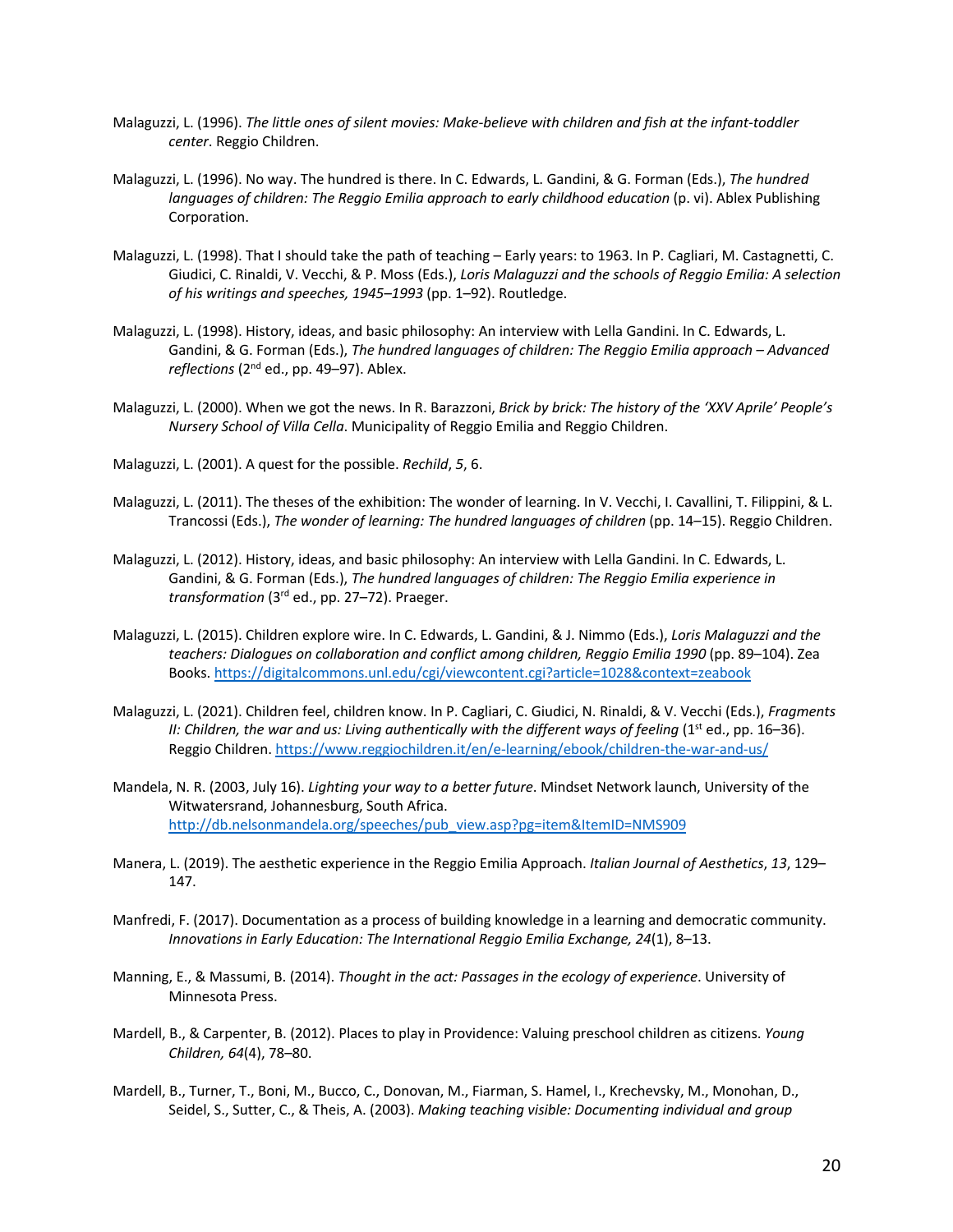*learning as professional development: A making learning visible monograph*. Project Zero; Harvard University Graduate School of Education.

- Margini, D. (2010). Social justice and multicultural aspects in the Reggio Emilia experience. *Innovations in Early Education: The International Reggio Exchange, 17*(3), 1–7.
- Margini, D. (2016). Educational research and professional development: An existential, ethical approach necessary for interpreting the complexity of life and educational experiences. *Innovations in Early Education: The International Reggio Emilia Exchange, 23*(3), 4–9.
- Matthews, S., Jamieson, L., Lake, L., & Smith, C. (Eds.). *South African child gauge 2014*. Children's Institute, University of Cape Town.
- McDermott, G. (1993). *Raven: A trickster tale from the Pacific Northwest*. Harcourt/Voyager Books.
- McKeag, J., Nicholson, M., & Kun, T. (Eds.). (2016). *The hundred languages in ministories: Told by teachers and children from Reggio Emilia*. Davis Publications.
- McLean, M. (2019, November 11). *And say simply, very simply, with hope, good morning*. https://atelierista.marlamclean.com/category/conversation/
- Meninno, I. (2019). The thinking that supported the exhibition project. In V. Vecchi, S. Bonilauri, I. Meninno, & M. Tedeschi, *Bordercrossings: Encounters with living things / Digital landscapes* (pp. 17–21). Reggio Children.

Merleau-Ponty, M. (1962). *Phenomenology of perception*. Routledge.

Merleau-Ponty, M. (1965). *Fenomenologia della percezione*. Il Saggiatore.

Merriam-Webster. (n.d.). *Science*. https://www.merriam-webster.com/dictionary/science

Merriam-Webster. (n.d.). *Democracy*. https://www.merriam-webster.com/dictionary/democracy

- Mezirow, J. (2003). Transformative learning as discourse. Journal of Transformative Education, 1(1), 58–63. https://doi.org/10.1177/1541344603252172
- Miller, J. [Native Liberty]. (2021, April 2). *Critical theory & critical pedagogy, part I of III: The pedagogy of discomfort* [Film]. YouTube. https://youtu.be/w5hFJmDioFY
- Milliken, J. (2003). *Reflections: Reggio Emilia principles within Australian contexts*. Pademelon Press. https://www.pademelonpress.com.au/reflections.html

Moestrup, J., & Eskesen, K. (2009). *Conversations with Loris Malaguzzi*. Danish Reggio Emilia Network.

Monino, I. (2019, March). *Conference session*. In-Depth U.S. Study Group, Reggio Emilia, Italy.

Montessori, M. (1912). *The Montessori method*. Schocken Press.

Moon. B. (2014). *Ancient trees: Portraits of time*. Abbeville Press Publishers.

Morell, R. (2002, March 24). How pupils teach: Cambridge teachers learn from teamwork of children. *Boston Globe*, *B5*.

Morelli, U. (2013). *La mano: Arto, arte, artefatti*. Codice.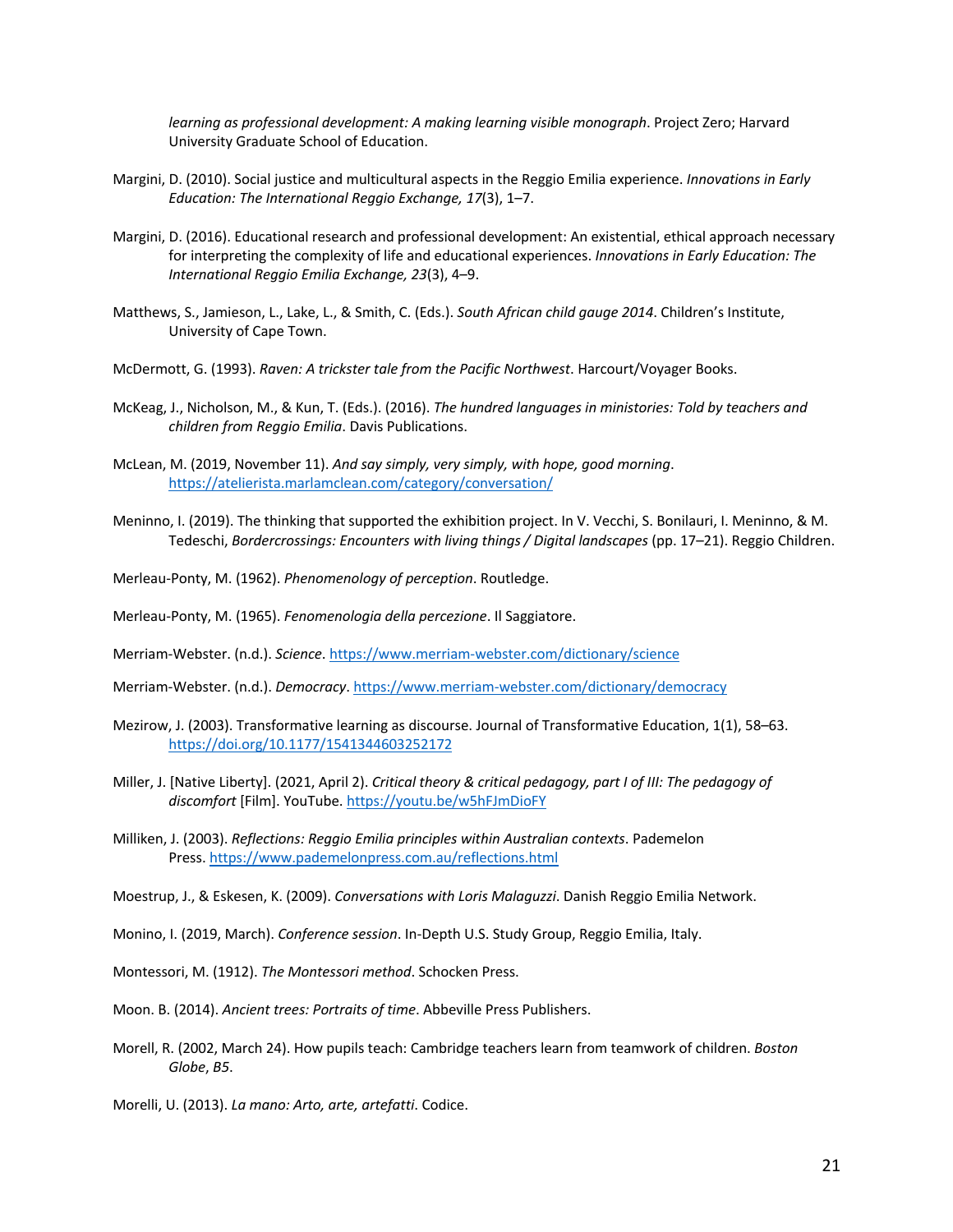- Morgan, R. (2018, June 18). Commentary: The simple empathy that could combat suicidal thoughts. *Chicago Tribune*.
- Mori, M. (2019, June 24 & 26). *Atelier preparation meetings for the 15th NAREA Summer Conference* [Audiovisual recording]. NAREA Archives.
- Morin, E. (1999). *La tête bien faite: Penser la réforme, reformer la pensée*. Seuil.
- Moser, B. (2012). Atmosphere: A natural simulated phenomenon. *Innovations in Early Education: The International Reggio Emilia Exchange, 19*(4), 8–15.
- Moss, P. (2007). Bringing politics into the nursery: Early childhood education as a democratic practice. *European Early Childhood Education Journal, 15*(1), 5–20.
- Moss, P. (2012). Micro-project and macro-policy: Learning through relationships. In C. Edwards, L. Gandini, & G. Forman (Eds.), *The hundred languages of children: The Reggio Emilia experience in transformation* (3rd ed., pp. 101–116). Praeger.
- Moss, P. (2014). *Transformative change and real utopias in early childhood education: A story of democracy, experimentation, and potentiality*. Routledge.
- Moss, P. (2016). Introduction. In P. Cagliari, M. Castagnetti, C. Giudici, C. Rinaldi, V. Vecchi, & P. Moss (Eds.), *Loris Malaguzzi and the schools of Reggio Emilia: A selection of his writings and speeches, 1945–1993* (pp. xii– xxvi). Routledge.
- Moss, P. (2018). *Alternative narratives in early childhood: An introduction for students and practitioners*. Routledge.
- Moss, P. (2018, June). *Loris Malaguzzi and the schools of Reggio Emilia: Telling an alternative narrative* [Conference session]. NAREA Alternative Narratives Conference, Albuquerque, NM, United States.
- Moss, P., & Cremaschi, F. (Eds.). (2004, March). Children in Europe: Celebrating 40 years of Reggio Emilia The pedagogical thought and practice underlying the world-renowned early services in Italy. *Children in Scotland*, *34*(2).
- Municipal Infant-Toddler Centers and Preschools of Reggio Emilia. (1995). *Tenderness – The story of Laura and Daniele*. Reggio Children.
- Municipality of Reggio Emilia, Istituzione Scuole e Nidi d'infanzia, Reggio Children, & International Association Friends of Reggio Children. (2004). *Crossing boundaries: Ideas and experiences in dialogue for a new culture of education of children and adults – International Conference, Reggio Emilia, Italy*. Edizioni Junior.
- Munro, J. (2020). Trees. In G. Luijten, M. J. Munro, M. Clarke, A. Hoenigswald, & A.O. Cavina (Eds.), *True to nature: Open-air painting in Europe 1780*–*1870* (pp. 57–85). Paul Hoberton Publishing.
- Muir, J. (1877). Mormon lilies. *The California Horticulturist and Floral Magazine, 7*(8), 231–234.
- Nabhan, G. P. & Trimble, S. (1994). *The geography of childhood: Why children need wild places*. Beacon Press.
- National Center of Early Childhood Development, Teaching, and Learning. (2015). *Framework for effective practice*. Early Childhood Learning and Knowledge Center. https://eclkc.ohs.acf.hhs.gov/teachingpractices/article/framework-effective-practice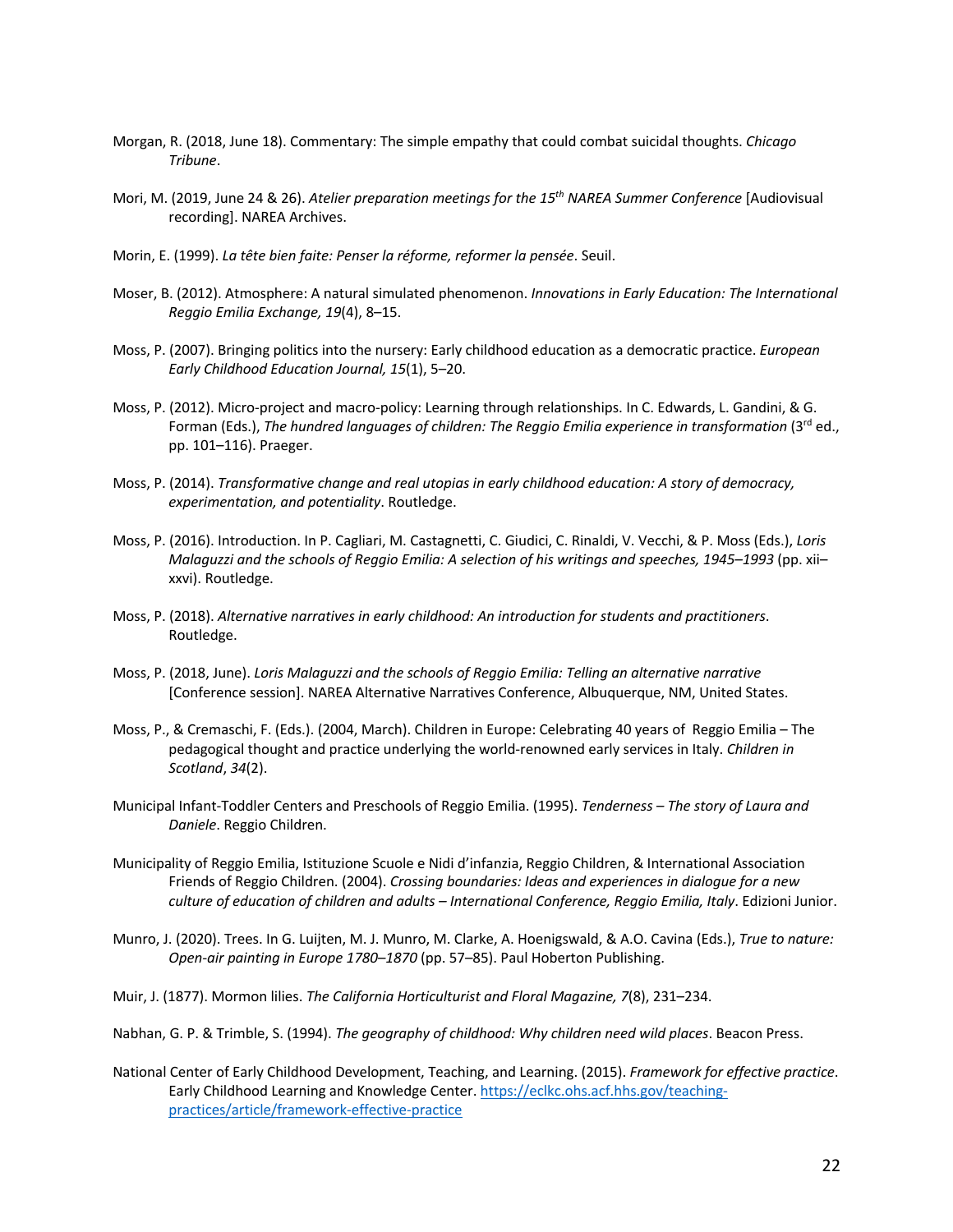National Head Start Association. (n.d.). http://www.nhsa.org

A new exhibition: The wonder of learning. (2008, April). *Rechild News*, *1/2008*.

New, R. (1990). Excellent early education: A city in Italy has it! *Young Children, 45*(6).

- New, R. (2000). *The hundred languages of children exhibit* [Program]. Inspired Practices in Early Education.
- New, R. (2004). Sally Lubeck: Obituary. *Journal of Early Childhood Research, 2*(3), 221–228.
- New, R. (2007). Reggio Emilia as cultural activity. *Theory Into Practice: Reggio Emilia*, *46*(1).
- Nicolosi, M. (2021, June 17). *The educational experience of Reggio Emilia's infant-toddler centers and preschools: The image of the child and children's creative processes* [Conference session]. 17th NAREA Summer Conference, Virtual.
- Nicolosi, M., & Cagliari, G. (2017). Beyond linearity in teaching: Learning as research. *Innovations in Early Education: The International Reggio Emilia Exchange, 24*(2), 8–23.
- Nimmo, J. (1998). The child in community: Constraints from the early childhood lore. In C. Edwards, L. Gandini, & G. E. Forman (Eds.), *The hundred languages of children: The Reggio Emilia approach – Advanced*  reflections (2<sup>nd</sup> ed., pp. 295-312). Ablex.
- Odjig, D. (1971). *Nanabush and the dancing ducks*. Ginn and Company.
- Odjig, D. (1971). *Nanabush and the wild geese*. Ginn and Company.
- Odjig, D. (1971). *Nanabush and the wild roses*. Ginn and Company.
- Odjig, D. (1971). *Nanabush loses his eyeballs*. Ginn and Company.
- Odjig, D. (1971). *Nanabush punishes the raccoon*. Ginn and Company.
- Oken-Wright, P. (2001). Documentation: Both mirror and light. *Innovations in Early Education: The International Reggio Exchange*, *8*(4), 5-15.
- Oken-Wright, P., & Gravett, M. (2002). Big ideas and the essence of intent. In V. Fu, A. Stremmel, & L. Hill (Eds.), *Teaching and learning: Collaborative exploration of the Reggio Emilia approach* (pp. 197–220). Merrill Prentice Hall.
- Okun, T. (2021, May). White supremacy culture Still here. White supremacy culture. https://drive.google.com/file/d/1XR\_7M\_9qa64zZ00\_JyFVTAjmjVU-uSz8/view

Oliveira, K. (2014). *Ancestral places understanding Kanaka geographies*. Oregon State University Press.

- Oliver, M. (2017). *Devotion: Selected poems by Mary Oliver*. Penguin Press.
- Olsson, L. M. (2009). *Movement and experimentation in young children's learning: Deleuze and Guattari in early childhood education*. Routledge.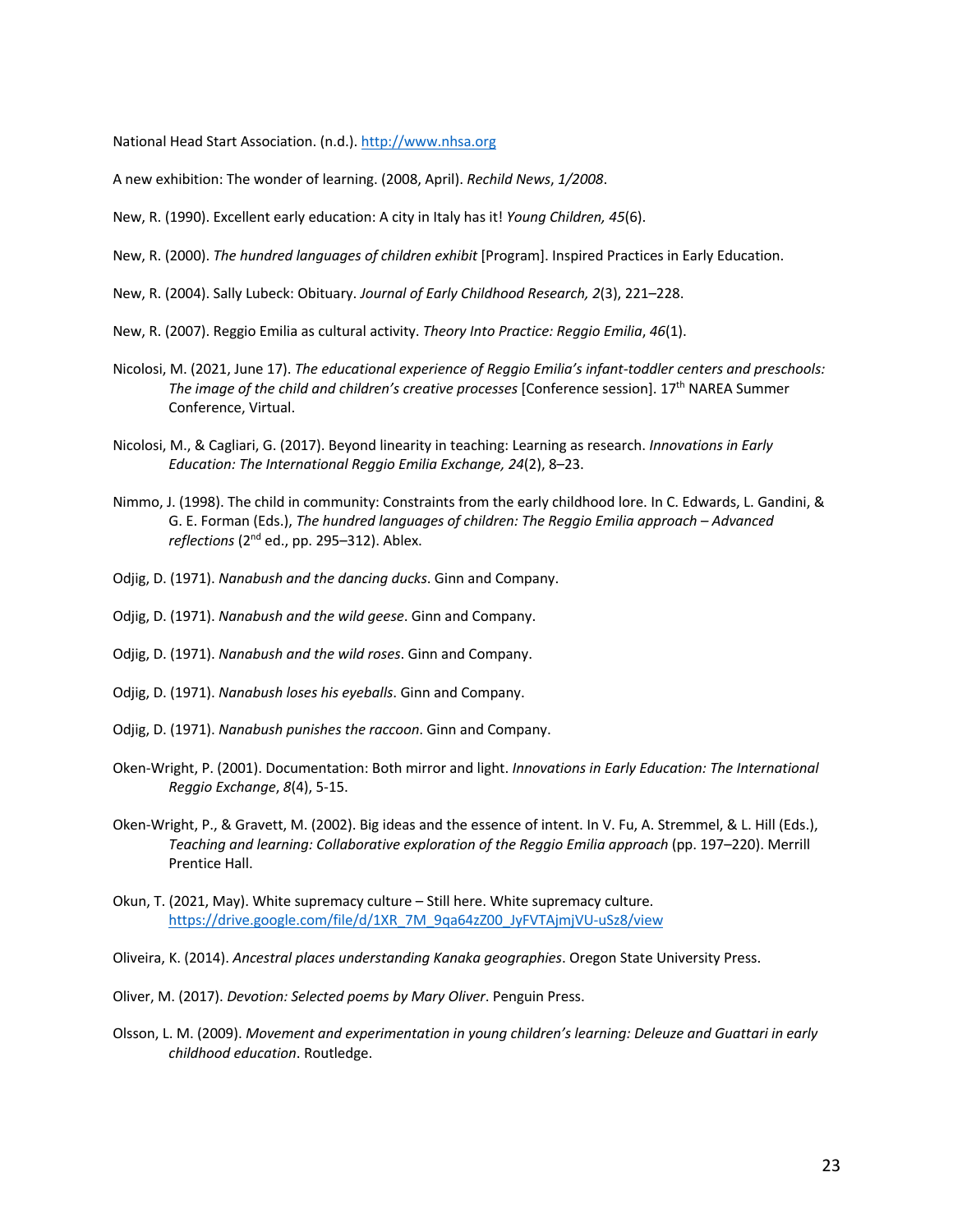- Ontario Ministry of Education. (2013). *Think, feel, act: Lessons from research about young children* [Research brief]. https://files.ontario.ca/edu-think-feel-act-lessons-from-research-about-young-children-en-2021-01- 29.pdf
- Ontario Ministry of Education. (2014). *How does learning happen? Ontario's pedagogy for the early years*. https://files.ontario.ca/edu-how-does-learning-happen-en-2021-03-23.pdf
- Ontario Ministry of Education. (2015). *Think, feel, act: Lessons from research about children* [Film]. YouTube. https://www.youtube.com/playlist?list=PLxmz9ERQlsZuYEh2gtLYHHlrk60NT\_T-j
- Otto, D. (1999). Everything is dangerous: Some poststructural tools for human rights law. *Australian Journal of Human Rights, 5*(1), 17-47.
- Pacini-Ketchabaw, V., Kind, S., & Kocher, L. (2017). *Encounters with materials in early education*. Routledge.
- Pacini-Ketchabaw, V., Taylor, A., & Blaise, M. (2016). De-centering the human in multispecies ethnographies. In C. Taylor & C. Hughes (Eds.), *Posthuman research practices in education* (pp.149–167). Palgrave Macmillan.
- Paley, V. G. (2014). *Boys & girls: Superheroes in the doll corner*. The University of Chicago Press.
- Parker, A. (2018, March 25). City streets: Why South Africa should design more people-friendly spaces. *The Conversation*. https://theconversation.com/city-streets-why-south-africa- should-design-more-peoplefriendly-spaces-91930
- Pelo, A. (2006). At the crossroads: Pedagogical documentation and social justice. In A. Fleet, C. Patterson, & J. Robertson (Eds.), *Insights: Behind early childhood pedagogical documentation* (pp. 173–190). Padmelon Press.
- Pelo, A. (2013). The goodness of rain: Developing an ecological identity in young children. *Exchange Press, 23*(3), 197–200.
- Pelo, A., & Davidson, F. (2000). *That's not fair!: A teacher's guide to activism with young children*. Redleaf Press.
- Piaget, J. (1952). *The origins of intelligence in children*. International Universities Press.
- Piaget, J. (1985). *The equilibration of cognitive structures: The central problem of intellectual development*. University of Chicago Press. (Original work published 1975)
- Pianta, R. C., Barnett, W. S., Burchinal, M., & Thornburg, K. R. (2009). The effects of preschool education: What we know, how public policy is or is not aligned with the evidence base, and what we need to know. *Psychological Science in the Public Interest, 10*(2), 49–88. https://www.jstor.org/stable/10.7721/chilyoutenvi.23.3.0197
- Piazza, G. (Ed.). (1995). *The fountains: From a project for the construction of an amusement park for birds*. Reggio Children.
- Piccinini, S. (2004, December). In Reggio Emilia, a place for everyone. *Rechild News*, 13.
- Policy Options. (2008, September 1). *Canada's legacy of inaction on early childhood education and child care*. Policy Options. http://policyoptions.irpp.org/issues/canadas-working-poor/canadas-legacy-of-inactionon-early-childhood-education-and-child-care/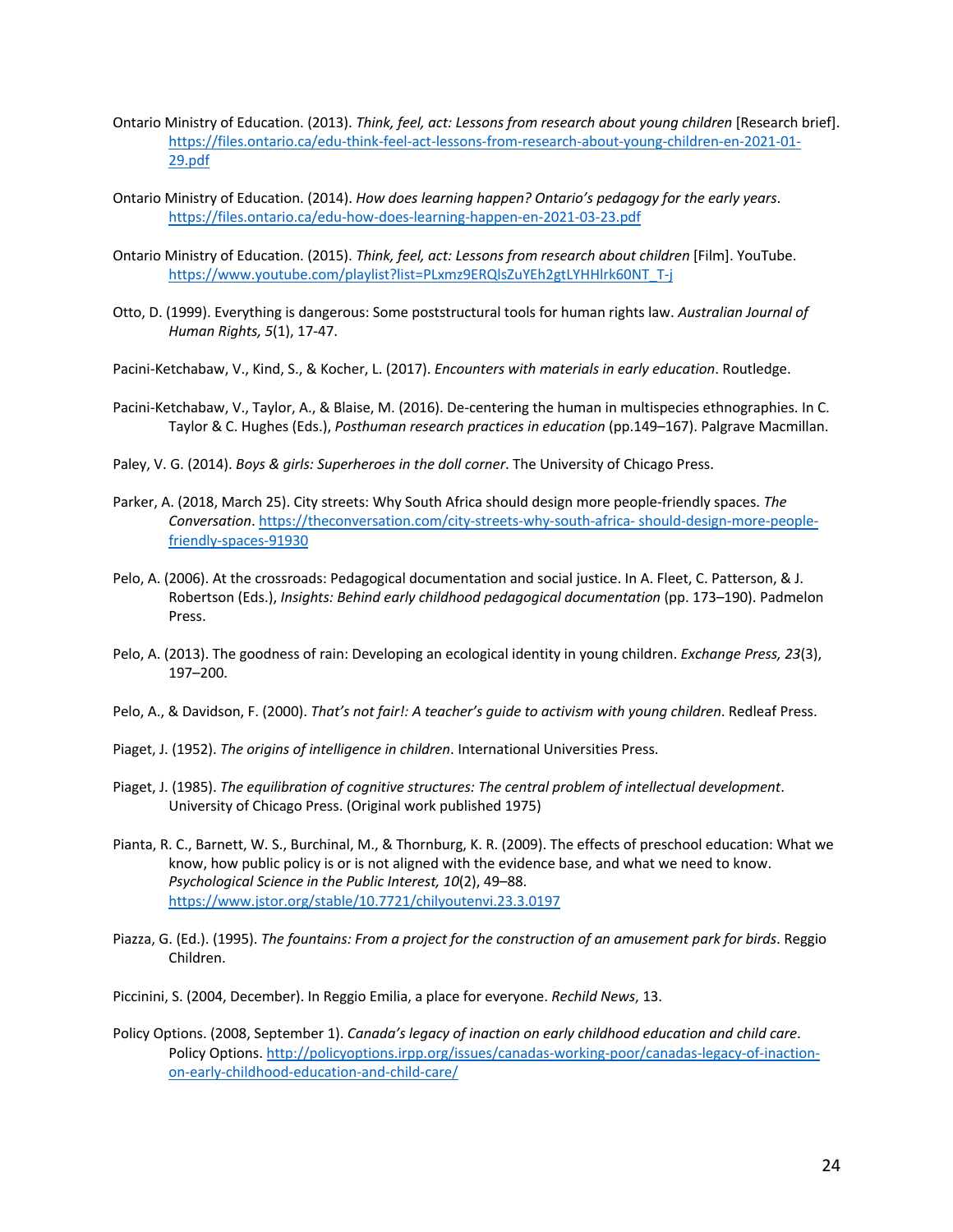- Powell, A. (2019, July 30). South Africa's "reclaimers" shoulder the bulk of nation's recycling. *VOA News*. https://www.voanews.com/africa/south-africas-reclaimers-shoulder-bulk-nations-recycling
- Powers, R. (2018). *The overstory*. W. W. Norton & Company.
- Preschools and Infant-toddler Centers Istituzione of the Municipality of Reggio Emilia. (2010). *Indications: Preschools and infant-toddler centres of the municipality of Reggio Emilia*. Reggio Children.
- Preschools and Infant-toddler Centers Istituzione of the Municipality of Reggio Emilia. (2011). *Utopie quotidiane*: *Everyday utopias* [Film; DVD]. Reggio Children.
- Preschools and Infant-toddler Centers Istituzione of the Municipality of Reggio Emilia. (2014). *Participation is an invitation: Citizen, citizenship, participation* [Film; DVD]. Reggio Children.
- Preschools and Infant-toddler Centers Istituzione of the Municipality of Reggio Emilia. (2015). *The infant-toddler centres and preschools of Reggio Emilia: Historical notes and general information*. Reggio Children.
- Preschools and Infant-toddler Centers Istituzione of the Municipality of Reggio Emilia. (2017). *Charter of services of the municipal infant-toddler centres and preschools*. Reggio Children; NAREA.
- Preschools and Infant-toddler Centers Istituzione of the Municipality of Reggio Emilia and Reggio Children. (2020). *Immagina un bosco / Imagine a forest* [Film]. Vimeo. https://vimeo.com/search?q=immagina%20un%20bosco
- Prévert, J. (1946). *Page d'écriture*. Gallimard Jeune. https://www.lesvoixdelapoesie.com/poemes/page-decriture
- Raffone, A. (2018). *La Città Educante: Metodologie e tecnologie innovative a servizio delle Smart Communities a cura di*. Liguori Editore.
- Raikes, H. H., & Edwards, C. (2009). *Extending the dance in infant and toddler caregiving: Enhancing attachment and relationships*. Paul H. Brookes Publishing Co.
- Randall, P. (2014). The 11<sup>th</sup> NAREA Summer Conference Bridging partnerships on the path of learning: Embracing history, identity, and culture in our settings. *Innovations in Early Education: The International Reggio Emilia Exchange, 22*(3), 38–45.
- Rankin, B. (1996). *Collaboration as the basis of early childhood curriculum development: A case study from Reggio Emilia, Italy* (Unpublished doctoral dissertation). Boston University.
- Rankin, B. (1998). Curriculum development in Reggio Emilia: A long-term curriculum project about dinosaurs. In C. Edwards, L. Gandini, & G. Forman (Eds.), *The hundred languages of children: The Reggio Emilia approach – Advanced reflections*. Ablex Publishing.
- Rankin, B. (2000). *The hundred languages of children exhibit* [Program]. Inspired Practices in Early Education.
- Rankin, B. (2004). The importance of intentional socialization and interaction among children in small groups: A conversation with Loris Malaguzzi. *Early Childhood Education Journal, 32*(2), 81–85.
- Rankin, B., & Yu, G. (2020). Part One: An interview with Baji Rankin: Learning from my encounters with Loris Malaguzzi 1981–1989. *Innovations in Early Education: The International Reggio Emilia Exchange*, *27*(2), 18–25.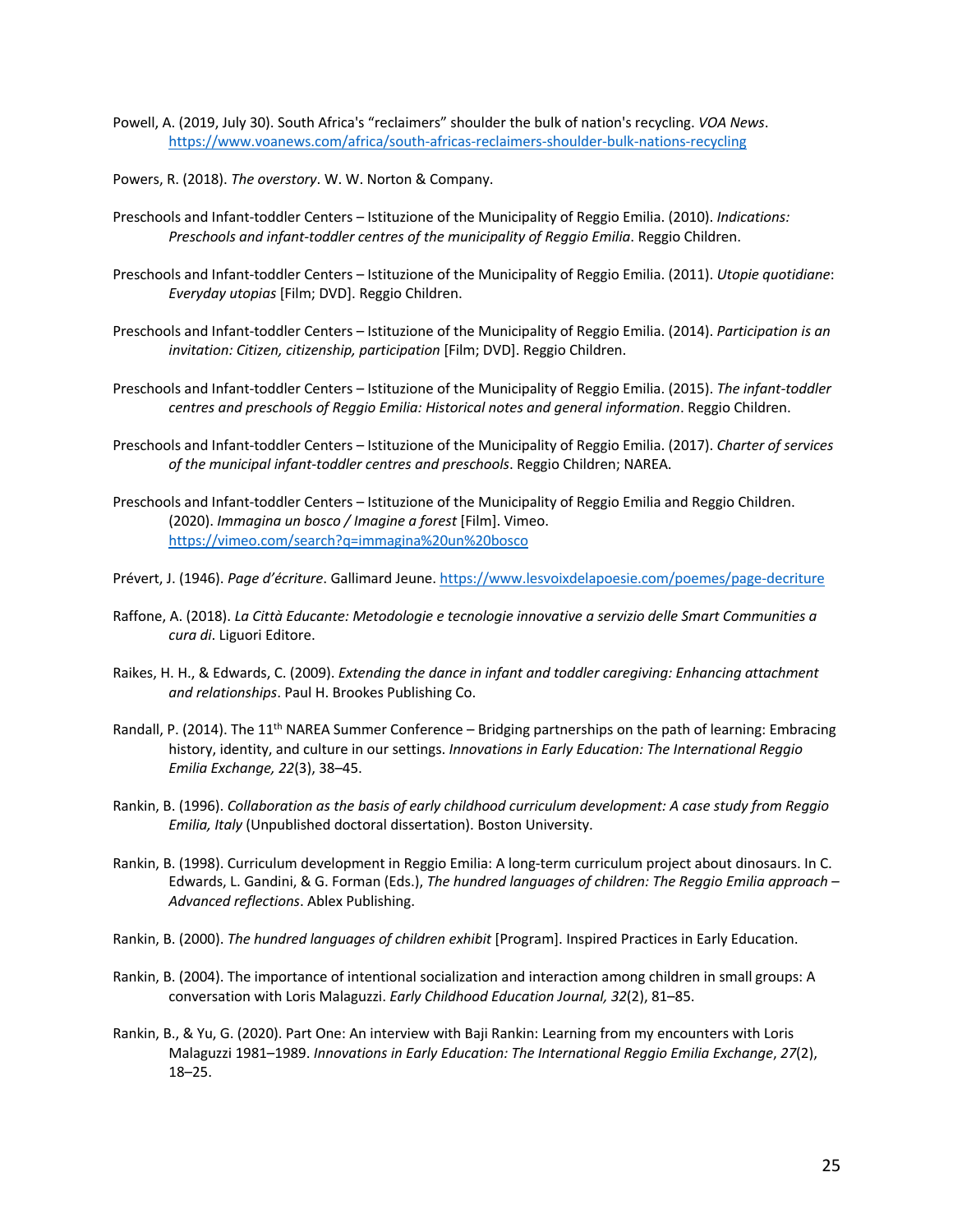- Reason, P., & Hawkins, P. (1988). Storytelling as inquiry. In P. Reason (Ed.), *Human inquiry in action: Developments in new paradigm research* (pp. 79–101). Sage.
- Reggio Children. (2016). *Planetary messages* [Video]. Vimeo. https://vimeo.com/394903249
- Reggio Children. (2019). *Research*. Reggio Children. https://www.reggiochildren.it/en/research/
- Reyes, I., & Azuara, P. (2008). Emergent biliteracy in young Mexican immigrant children. *Reading Research Quarterly, 43*(4), 374–398.
- Rinaldi, C. (1994). Staff development in Reggio Emilia. In L. Katz and B. Cesarone (Eds.), *Reflections on the Reggio Emilia approach*. ERIC Clearinghouse on Elementary and Early Childhood Education. http://ecap.crc.illinois.edu/eecearchive/books/reggio/regch5.html
- Rinaldi, C. (1994). A word from Reggio: New organization formed! *Innovations in Early Education: The International Reggio Exchange, 2*(2), 1.
- Rinaldi, C. (1996). Malaguzzi and the teachers. *Innovations in Early Education: The International Reggio Exchange, 3*(4), 1–3.
- Rinaldi, C. (1998). Projected curriculum constructed through documentation Progettazione: An interview with Lella Gandini. In C. Edwards, L. Gandini, & G. Forman (Eds.), *The hundred languages of children: The Reggio Emilia approach – Advanced reflections* (2<sup>nd</sup> ed., pp. 113–126). Ablex Publishing Corporation.
- Rinaldi, C. (2000). Foreword. In M. Davoli & G. Ferri (Eds.), *Reggio Tutta: A guide to the city by the children* (pp. 10– 11). Reggio Children.
- Rinaldi, C. (2001). Documentation and assessment: What is the relationship? In C. Giudici, M. Krechevsky, & C. Rinaldi (Eds.), *Making learning visible: Children as individual and group learners* (pp. 78–89). Reggio Children.
- Rinaldi, C. (2001). The pedagogy of listening: The listening perspective from Reggio Emilia. *Innovations in Early Education: The International Reggio Exchange, 8*(4), 1–4.
- Rinaldi, C. (2003). The teacher as researcher. *Innovations in Early Education: The International Reggio Emilia Exchange, 10*(2), 1–4.
- Rinaldi, C. (2004). The relationship between documentation and assessment. *Innovations in Early Education: The International Reggio Emilia Exchange*, *11*(1), 1–4.
- Rinaldi, C. (2006). *In dialogue with Reggio Emilia: Listening, researching and learning*. Routledge.
- Rinaldi, C. (2007, April). A metaproject. *Rechild News,* 6.
- Rinaldi, C. (2012). The pedagogy of listening: The listening perspective from Reggio Emilia. In C. Edwards, L. Gandini, & G. Forman (Eds.), *The hundred languages of children: The Reggio Emilia experience in transformation* (3rd ed., pp. 233–246). Praeger.
- Rinaldi, C. (2013, June). *Re-imagining childhood: The inspiration of Reggio Emilia inspiration principles in South Australia*, *18*. Government of South Australia. https://cpb-ap-southeast-2 juc1ugur1qwqqqo4.stackpathdns.com/blogs.holyfamily.catholic.edu.au/dist/d/449/files/2018/01/carlarin aldi-adelaide-thinker-in-residence-1hyo9b3.pdf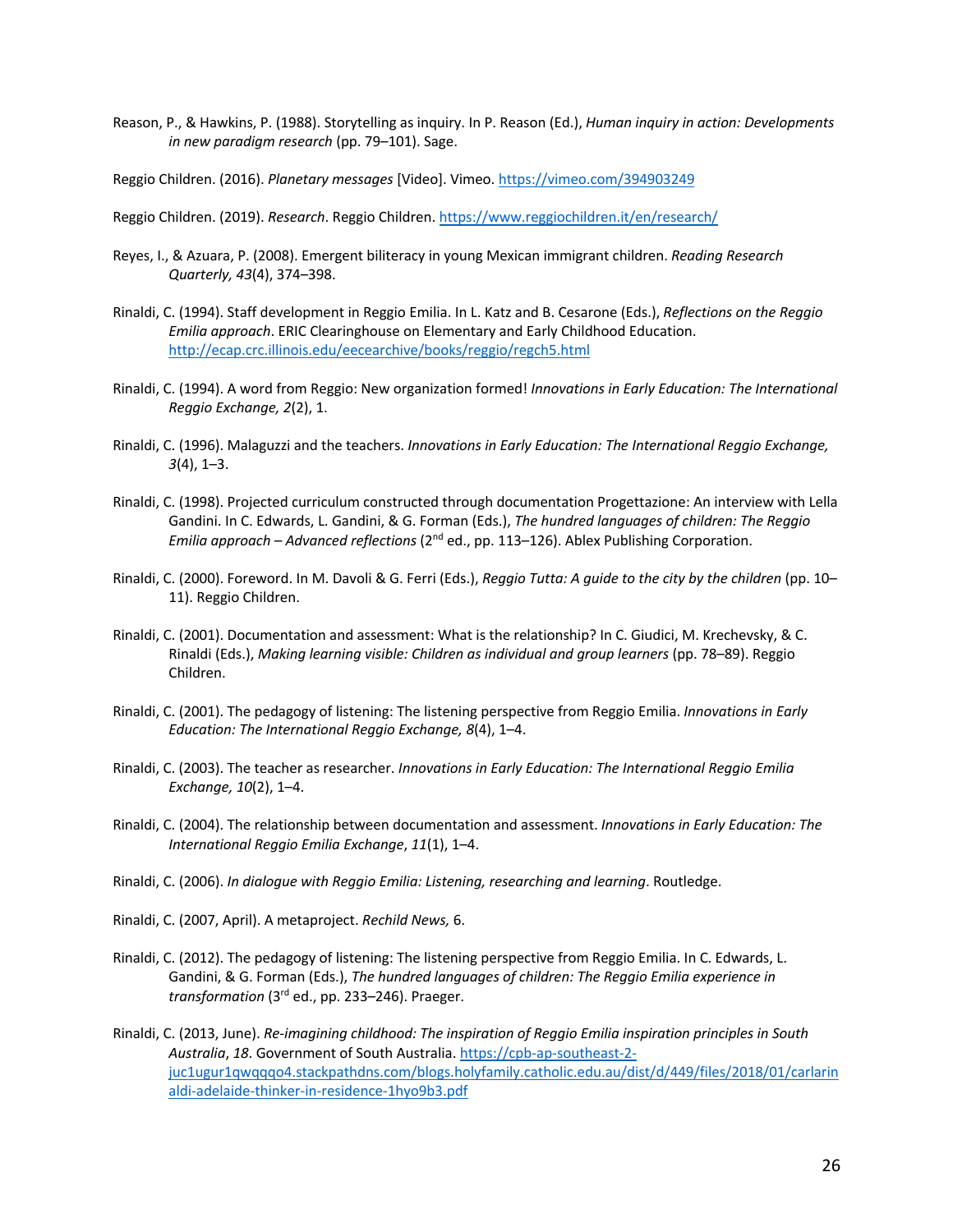- Rinaldi, C. (2018). Prefazione. In A. Raffone (Ed.), *La Città Educante: Metodologie e tecnologie innovative a servizio delle Smart Communities* (pp. 1–3). Liguori Editore.
- Rival, L. (Ed.). (2001). *The social life of trees: Anthropological perspectives on tree symbolism*. Berg.
- Robbins, J. (2012). *The man who planted trees: A story of lost groves, the science of trees, and a plan to save the planet*. Spiegel & Grau.
- Rodari, G. (1996). *The grammar of fantasy: An introduction to the art of inventing stories* (J. Zipes, Trans.). Teachers and Writers Collaborative. (Original work published 1972)

Rogers, F. (2006). *Wisdom from the world according to Mr. Rogers*. Peter Pauper Press.

Rovelli, C. (2016). *Seven brief lessons on physics*. Riverhead Books.

Rovelli, R. (2018). *The order of time*. Riverhead Books.

Rowe, D. W. (1994). *Preschoolers as authors: Literacy learning in the social world of the classroom*. Hampton Press.

- Rufo, F. (2014). *Scienziati, politici, cittadini*. Ediesse.
- Ruíz, L. M. (Executive Producer). (2013, July 11). *How trauma lodges in the body* [Audio podcast]. National Public Radio.
- Ruozzi, M. (2010). Dialogue with materials: Research projects in the infant-toddler centers and preschools of Reggio Emilia, Italy. *Innovations in Early Education: The International Reggio Exchange, 17*(2), 1–12.

Saint-Exupéry, A. D., & Howard, R. (2000). *The little prince*. Harcourt.

- Salmone, A. (2016, November 26). *Poetic textiles tell a history woven by women.* Vice. https://creators.vice.com/en\_us/article/wnpvgb/poetic-textiles-tell-a-history-woven-by-women
- Saltz, E. (1992). Greetings from the director of the Merrill-Palmer Institute. *Innovations in Early Education: The International Reggio Exchange, 1*(1), 3.

Sandford, J. (2019). *Oak leaf*. Cameron + Company.

Santat, D. (2014). *The adventures of Beekle: An unimaginary friend*. Little, Brown and Company.

Sassi, J. (2007, April). Ideas in the making. *Rechild News*, 1.

Savater, F. (1997). *Courage to educate*. Editorial Ariel. https://www.ivanillich.org.mx/Conversar-educar.pdf

- Schaefer, L. M., & Schaefer, A. R. (2016). *Because of an acorn*. Chronicle Books.
- Scheinfeld, D. R., Haigh, K. M., & Scheinfeld, J. P. (2008). *We are all explorers: Learning and teaching with Reggio principles in urban settings*. Teachers College Press.
- Schussler, E., & Wandersee, J. (2001). Toward a theory of plant blindness. *Plant Science Bulletin*, *47*(1), 3. https://cms.botany.org/userdata/IssueArchive/issues/originalfile/PSB\_2001\_47\_1.pdf

Scuole dell'infanzia Robinson Crusoe and Anna Frank. (2012). In I. Cavallini, R., Baldini, V. Vecchi, & P. Moss (Eds.), *One city, many children: Reggio Emilia, a history of the present* (pp. 90–91). Reggio Children.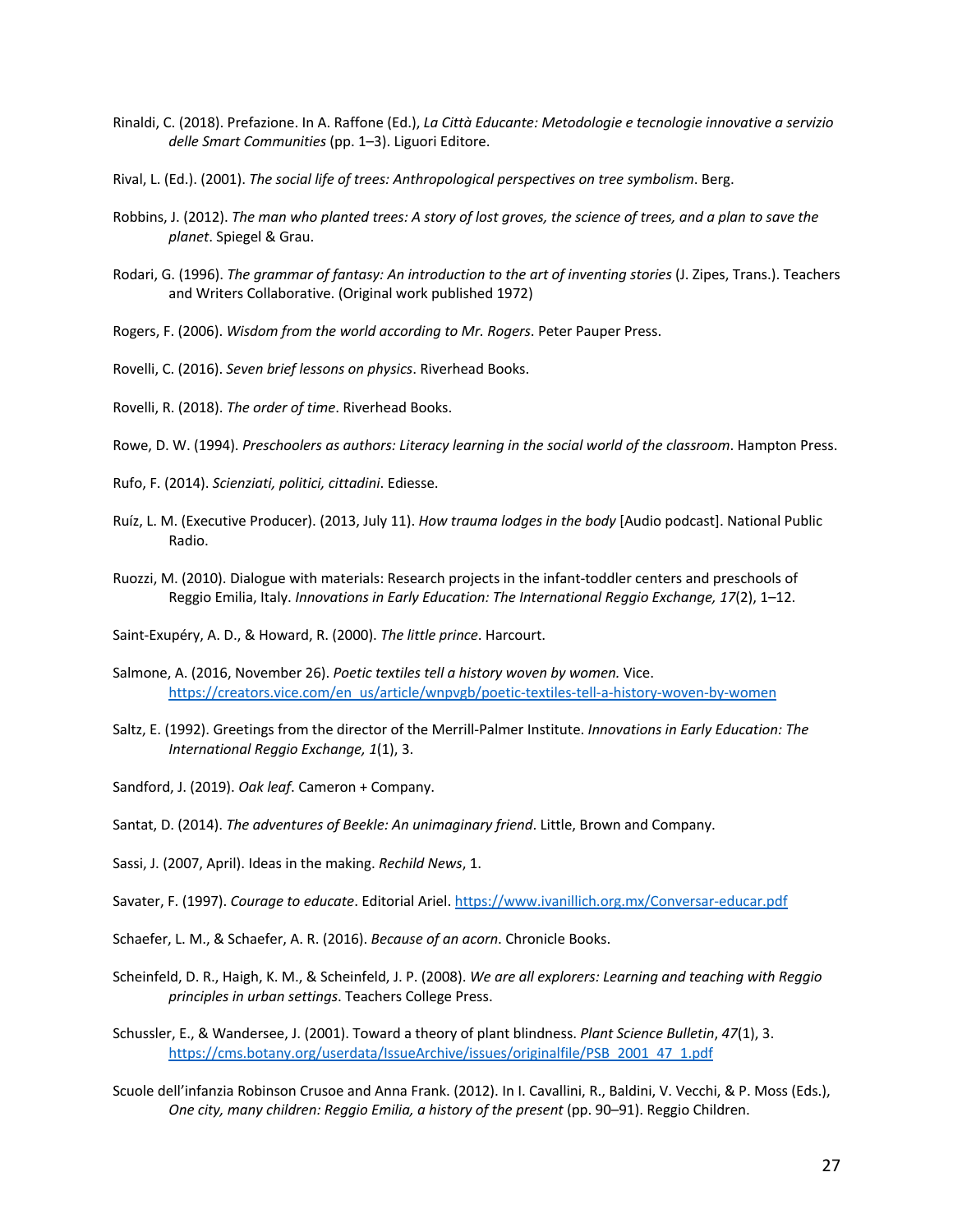- Seidel, S. (1998). Learning from looking. In N. Lyons (Ed.), *With portfolio in hand: Validating the new teacher professionalism* (pp. 69–89). Teachers College Press.
- Seidel, S. (2008). Foreword: Lessons from Reggio. In L. Gandini, S. Etheredge, & L. Hill (Eds.), *Insights and inspirations from Reggio Emilia: Stories from teachers and children from North America* (pp. 14–15). Davis Publications.
- Sellers, M. (2013). *Young children becoming curriculum: Deleuze, Te Whāriki, and curricular understandings*. Routledge.
- Shore, R. (1997). *Rethinking the brain: New insights into early development*. Families and Work Institute.

Siegel, D., & Payne, T. (2011). *The whole-brain child*. Delacorte Press.

Simard, S. (2021). *Finding the mother tree: Discovering the wisdom of the forest*. Knopf.

- Simpson, L. B. (2014) Land as pedagogy: Nishnaabeg intelligence and rebellious transformation. *Decolonization: Indigeneity, education & society, 3*(3), 1–25. http://whereareyouquetzalcoatl.com/mesofigurineproject/EthnicAndIndigenousStudiesArticles/Simpson2 014.pdf
- Singh, V., & Thurman, A. (2019). How many ways can we define online learning? A systematic literature review of definitions of online learning (1988–2018). *American Journal of Distance Education, 33*(4), 289–306.
- Smith, D., & Goldhaber, J. (2004). *Poking, pinching and pretending: Documenting toddlers' explorations with clay*. Redleaf Press. https://www.abebooks.com/Poking-Pinching-Pretending-Documenting-Toddlers-Explorations/22871603202/bd
- Smith, D., & Goldhaber, J. (2015). The woods as a toddler classroom: The emotional experience of challenge, connection, and caring. In S. Madrid, D. Fernie, & R. Kantor (Eds.), *Reframing the emotional worlds of the early childhood classroom*. Routledge.
- Smith, M., & Chao, T. (2018). Critical science and mathematics early childhood education: Theorizing Reggio, play, and critical pedagogy into an actionable cycle. *Education Sciences, 8*(4), 162. https://doi.org/10.3390/educsci8040162
- Sobel, D. (2006). *Place-based education: Connecting classrooms and communities*. Orion Society.
- Sobel, D. (2008). *Childhood and nature: Design principles for educators*. Stenhouse Publishers.
- Sobel, D. (2013). Look, don't touch. In H. E. Blake (Ed.), *Leave no child inside: A selection of essays from Orion Magazine*. https://orionmagazine.org/article/look-dont-touch1/
- Socha, P., & Grajkowski, W. (2019). *Trees: A rooted history*. Harry N. Abrams.
- Solomon, J. (2016). Gender identity and expression in the early childhood classroom: Influences on development within sociocultural contexts. *Young Children, 71*(3), 61–72.
- Soncini, I. (2012). The inclusive community. In C. Edwards, L. Gandini, & G. Forman (Eds.), *The hundred languages of children: The Reggio Emilia experience in transformation* (3rd ed., pp. 187–211). Praeger.

South Carolina Public Charter School District. (n.d.). https://sccharter.org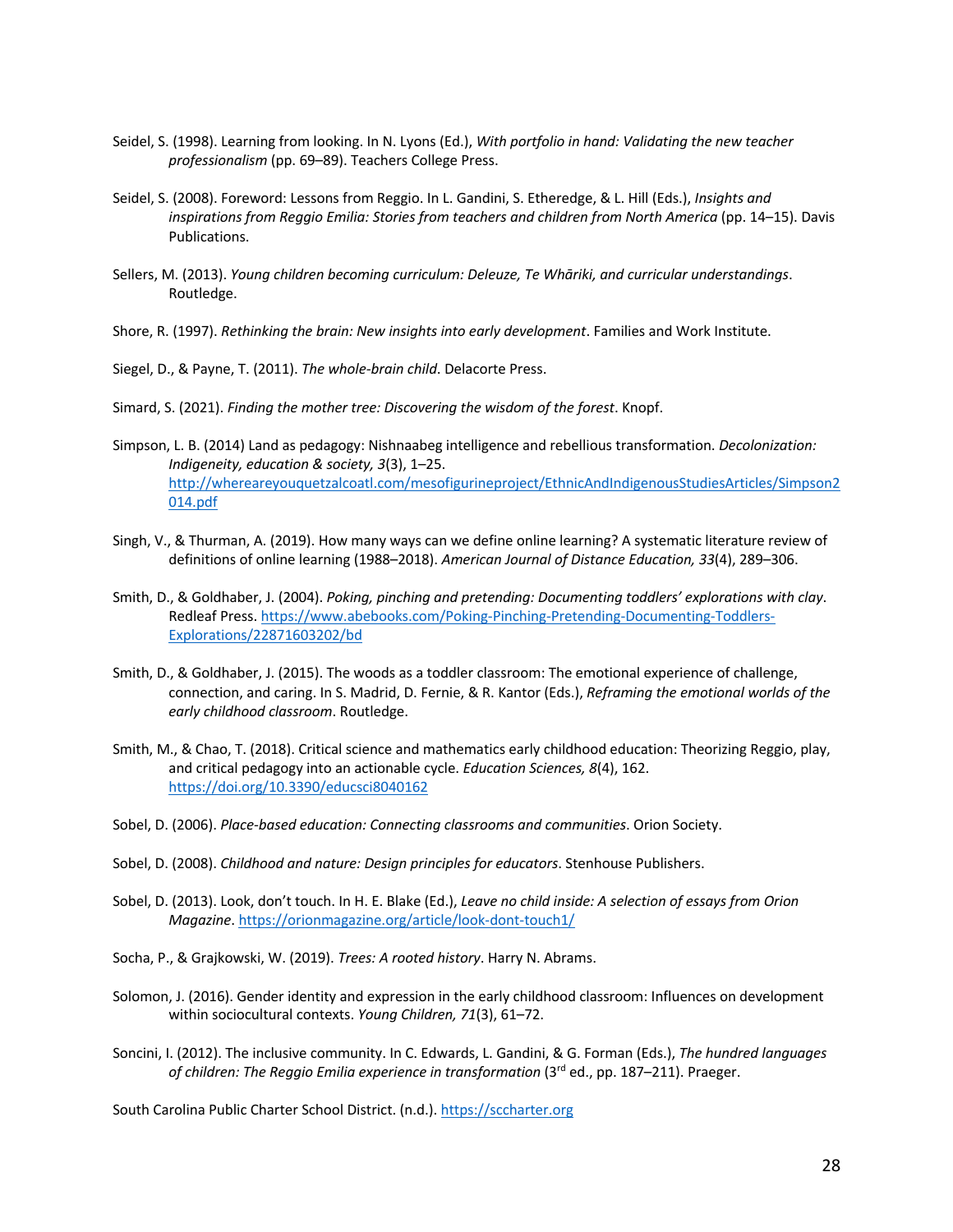- Souto-Manning, M. & Rabadi-Raol, A. (2018). (Re) centering quality in early childhood education: Toward intersectional justice for minoritized children. *Review of Research in Education, 42*(1), 203–225.
- Spaggiari, S. (1996, April). Loris Malaguzzi and the children with heads held high. *Rechild News*, 5. https://www.reggiochildren.it/assets/Uploads/Rechild-Aprile-1996.pdf
- Spaggiari, S., & Rinaldi, C. (1996). *The hundred languages of children: Narrative of the possible: Projects by children of the municipal infant - toddler centers and preschools of Reggio Emilia*. City of Reggio Emilia Department of Education.
- Spaggiari, S. (2004, December). Crossing boundaries. *Rechild News*, 12.
- Spaggiari, S. (2004). The path toward knowledge: The social, political and cultural context of the Reggio municipal infant-toddler center and preschool experience. *Innovations in Early Education: The International Reggio Exchange, 11*(2), 1–5.
- Spaggiari, S. (2010). Parent participation in the governance of schools: An interview with Sergio Spaggiari. In C. Edwards, L. Gandini, & G. Forman (Eds.), *The hundred languages of children: The Reggio Emilia experience in transformation* (3<sup>rd</sup> ed., pp. 117–133). Praeger.
- Spaggiari, S. (2016). Ministories. In J. McKeag, M. Nicholson, & T. Kun (Eds.), *The hundred languages in ministories: Told by teachers and children from Reggio Emilia*. Davis Publications.
- Spartanburg Charter School. (n.d.). http://www.spartanburgcharterschool.org
- Stambak, M., Sinclair, H., Verba, M., Moreno, L., & Rayna, S. (1989). Infants and logic. In H. Sinclair, M. Stambak, I. Lezine, S. Rayna, & M. Verba (Eds.), *Infants and objects: The creativity of cognitive development* (pp. 15– 59). Academic Press.
- Stengers, I. (2011). Wondering about materialism. In L. Bryant, N. Srnicek, & G. Harman (Eds.). *The speculative turn: Continental materialism and realism* (pp. 368–381). re.press.
- Strauss, V. (2014, April 26). Kindergarten show canceled so kids can keep studying and become "college and career ready." Really. *Washington Post*. https://www.washingtonpost.com/news/answersheet/wp/2014/04/26/kindergarten-show-canceled-so-kids-can-keep-working-to-become-college-andcareer-ready-really/
- Stremmel, A. (2012). The value of teacher research: Nurturing professional and personal growth through inquiry. *Voices of Practitioners, 2*(3).
- Strozzi, P. (2001). Daily life at the school: Seeing the extraordinary in the ordinary. In C. Giudici, C. Rinaldi, & M. Krechevsky (Eds.), *Making learning visible: Children as individual and group learners*. Project Zero; Reggio Children.
- Sturloni, S., & Vecchi, V. (Eds.). (2006). *Everything has a shadow, except ants*. Reggio Children.
- Sullivan, G. (2005). *Art practice as research: Inquiry in the visual arts*. Sage.
- Tarr, P., & Fraser, S. (2002). Trees dotting the landscape. *Innovations in Early Education: The International Reggio Exchange, 9*(1).
- Taylor, A. (2013). *Reconfiguring the natures of childhood*. Routledge.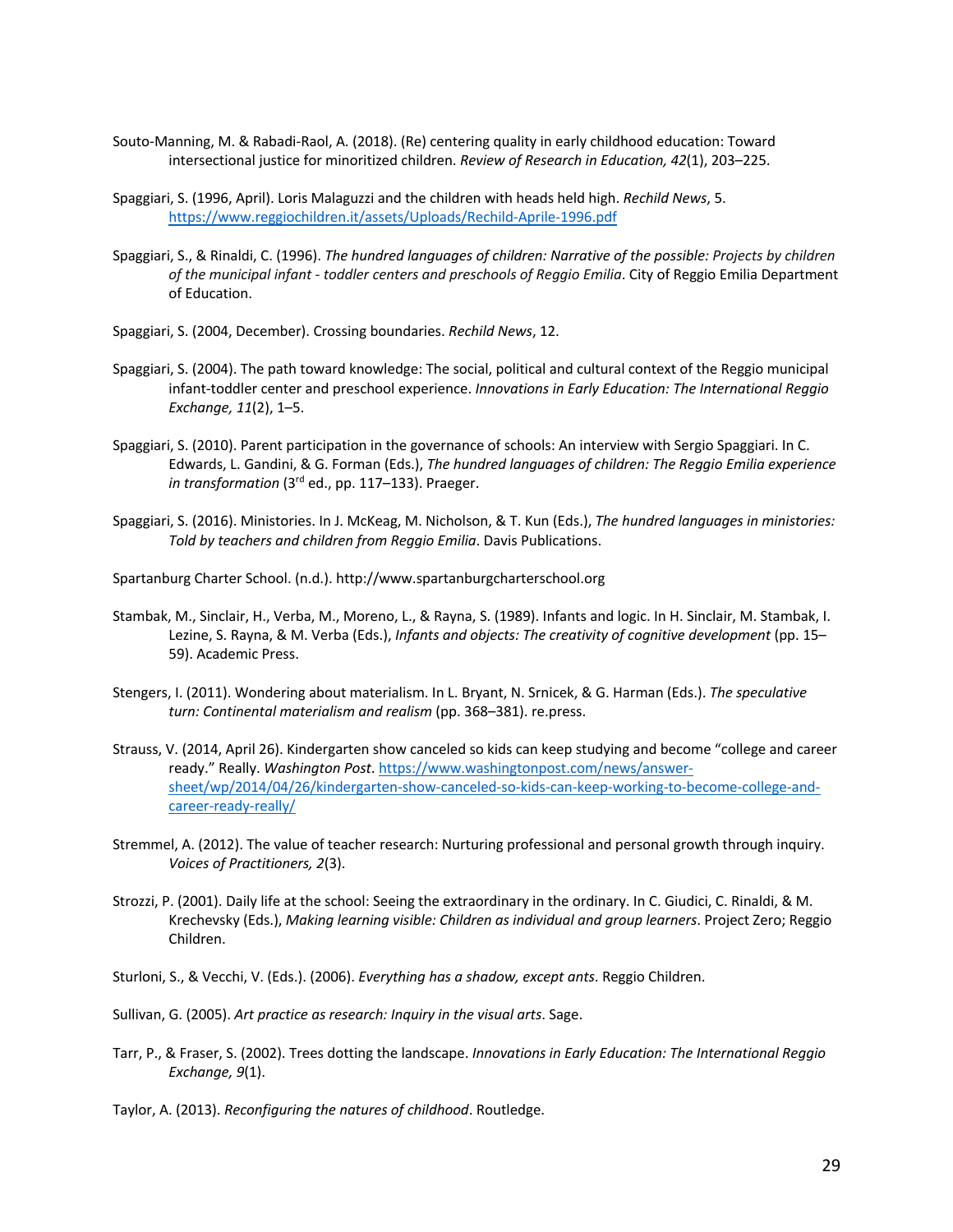- Tedeschi, M. (2013, December). *The culture of the atelier and a new epistemology for a curriculum 3–11 years* [Conference session]*.* International Study Group, Reggio Emilia, Italy.
- Thompson, N. (2006). She is our little sister: Reflections about inclusion*. Innovations in Early Education: The International Reggio Exchange, 13*(1) 12–20.
- Tobin, J. J., Wu, D. Y. H., & Davidson, D. H. (1991). *Preschool in three cultures: Japan, China, and the United States*. Yale University Press.
- Trancossi, L. (Ed.). (2003). *Il futuro è una bella giornata: The future is a lovely day.* Reggio Children.
- Tronto, J. (1993). *Moral boundaries: A political argument for the ethics of care*. Routledge.
- Trudge, C. (2005). *The tree: A natural history of what they are, how they live, and why they matter*. Three Rivers Press.
- Turner, T., & Wilson, D. (2010). Reflections on documentation: A discussion with thought leaders from Reggio Emilia. *Theory into Practice, 49*(1), 5–13.
- Ugazio, V. (2003). I processi cognitivi: Da una prospettiva intraindividuale ad un approccio sociale. In V. Ugazio (Ed.), *La costruzione della conoscenza. L'approccio europeo alla cognizione sociale* (pp. 17–50). Franco Angeli.
- Ullmann, S. (1967). *The principles of semantics*. Blackwell.

Ullmann, S. (1977). *Principi di semantica*. Einaudi.

- UNESCO (2020). *What have we learnt? Overview of findings from a survey of ministries of education on national responses to COVID-19*. United Nations Educational, Scientific, and Cultural Organization.
- Unger, R. M. (2005). *What should the left propose?* Verso.

Unger, R. M. (2005). The future of the left: James Crabtree interviews Roberto Unger. *Renewal, 13*(2–3), 173–84.

- University of California Museum of Paleontology. (2022). *Understanding science: How science really works*. Retrieved January 29, 2022, from http://www.understandingscience.org
- Utopia and concreteness. (2012, November). *Rechild News*, 1.
- UVM Today. (2018, March 22). *UVM Campus Children's School Celebrates 80th Anniversary*. The University of Vermont. https://www.uvm.edu/news/story/uvm-campus-childrens-school-celebrates-80th-anniversary
- Van Manen, M., (1997). *Researching lived experience: Human science for an action sensitive pedagogy* (2<sup>nd</sup> ed.). The Althouse Press.
- Vecchi, V. (1998). The role of the *atelierista*: An interview with Lella Gandini. In C. Edwards, L. Gandini, & G. Forman (Eds.), *The hundred languages of children: The Reggio Emilia approach – Advanced reflections* (2nd ed., pp. 139–147). Ablex.
- Vecchi, V. (2010). Art and creativity in Reggio Emilia: Exploring the role and potential of ateliers in early childhood education. In G. Dahlberg & P. Moss (Eds.), *Contesting early childhood*. Routledge.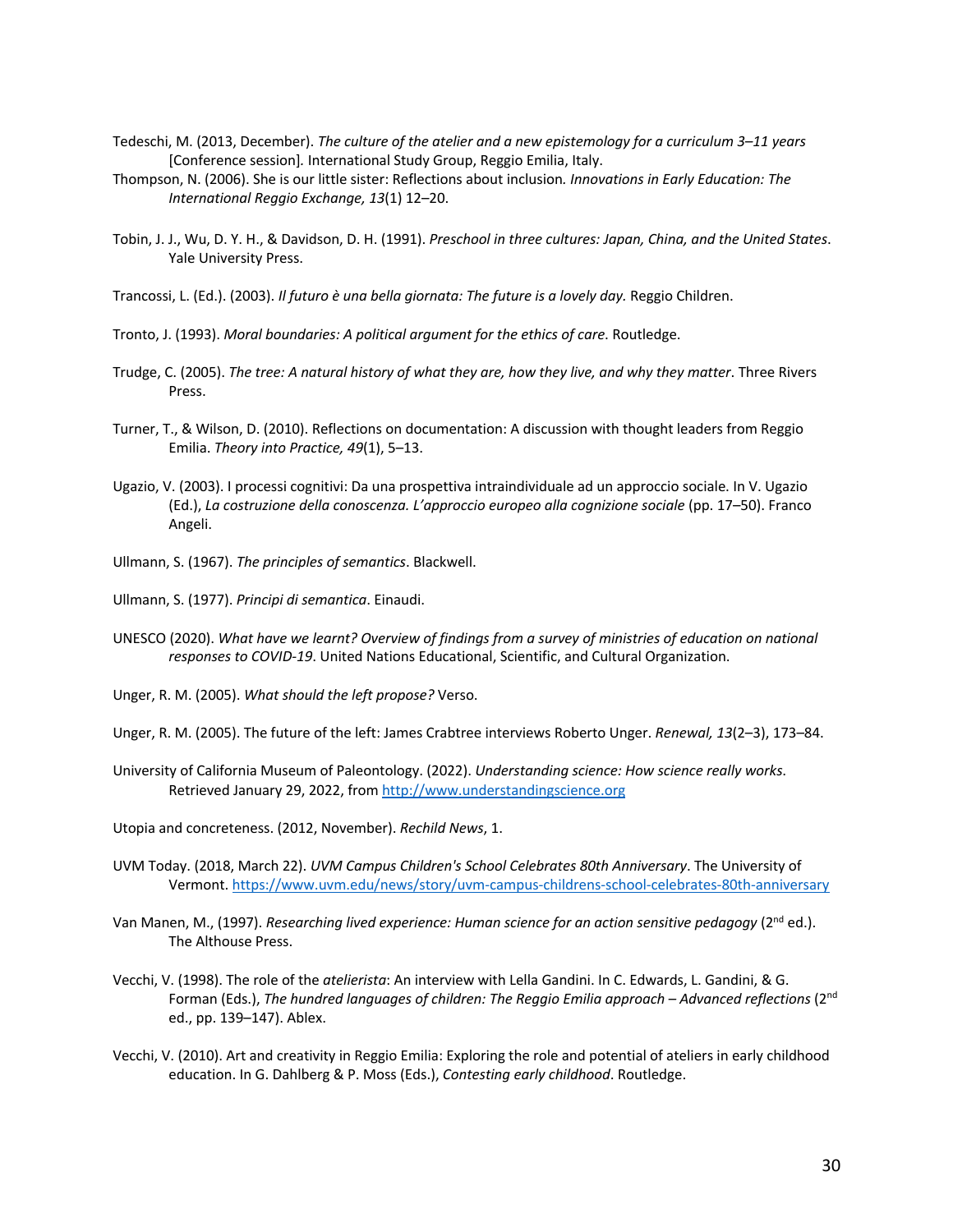- Vecchi, V. (2010). *Art and creativity in Reggio Emilia: Exploring the role and potential of ateliers in early childhood education*. Routledge.
- Vecchi, V. (2012). The atelier: For a richer and more comprehensive knowledge of new cultural visions. *Innovations in Early Education: The International Reggio Emilia Exchange, 19*(4), 2–7.
- Vecchi, V. (2013, December). *Aesthetics and learning: The culture of the atelier* [Conference session]. International Study Group, Reggio Emilia, Italy.
- Vecchi, V. (2015). Children seen as citizens who are active protagonists of their growth and learning processes The secret of a raindrop. *Innovations in Early Education: The International Reggio Emilia Exchange, 22*(4), 4–9.
- Vecchi, V. (2015). Poetics of learning. In L. Gandini, L. Hill, L. Cadwell, & C. Schwall, *In the spirit of the studio: Learning from the atelier of Reggio Emilia* (p. 20). Teachers College Press.
- Vecchi, V. (2015, March 12–14). *The secret of a raindrop: Children seen as citizens who are active protagonists of their growth and learning processes* [Conference session]. 6th NAREA Winter Conference, New York, NY, United States.
- Vecchi, V. (2018). The right to express yourself. *Innovations in Early Education: The International Reggio Emilia Exchange, 25*(3), 4–13.
- Vecchi, V., Bonilauri, S., Meninno, I., & Tedeschi, M. (Eds.). (2019). *Bordercrossings: Encounters with living things/digital landscapes*. Reggio Children.

Vecchi, V., Cavallini, I., Filippini, T., & Trancossi, L. (Eds.). (2011). *The wonder of learning: The hundred languages of children*. Reggio Children.

- Vecchi, V., & Giudici, C. (Eds.). (2004). *Children, art, artists: The expressive languages of children, the artistic language of Alberto Burri.* Reggio Children.
- Vecchi, V., & Ruozzi, M. (Eds.). (2015). *Mosaic of marks, words, material*. Reggio Children.
- Verawardina, U., Asnur, L., Lubis, A. L., Hendriyani, Y., Ramadhani, D., Dewi, I. P., & Sriwahyuni, T. (2020). Reviewing online learning facing the COVID-19 outbreak. *Talent Development & Excellence, 12*, 385–392.
- Vygotsky, L. (1933). The role of play in development. In L. Vygotsky, *Mind in society*. Harvard University Press.
- Vygotsky, L. S. (1978). *Mind in society: The development of higher psychological processes*. Harvard University Press.
- Vygotsky, L. (1986). *Thought and language*. The Massachusetts Institute of Technology.
- Walsh, B., & Petty, K. (2007). Frequency of six early childhood education approaches: A 10-year content analysis of Early Childhood Education Journal. *Early Childhood Education Journal, 34*(5), 301–305.

Watkins, C. (2018). *Trees in art*. Reaktion Books.

Wertsch, J. V. (1985). *Vygotsky and the social formation of mind*. Harvard University Press.

Whitebread, D. (2012). *Developmental psychology & early childhood education*. Sage Publications.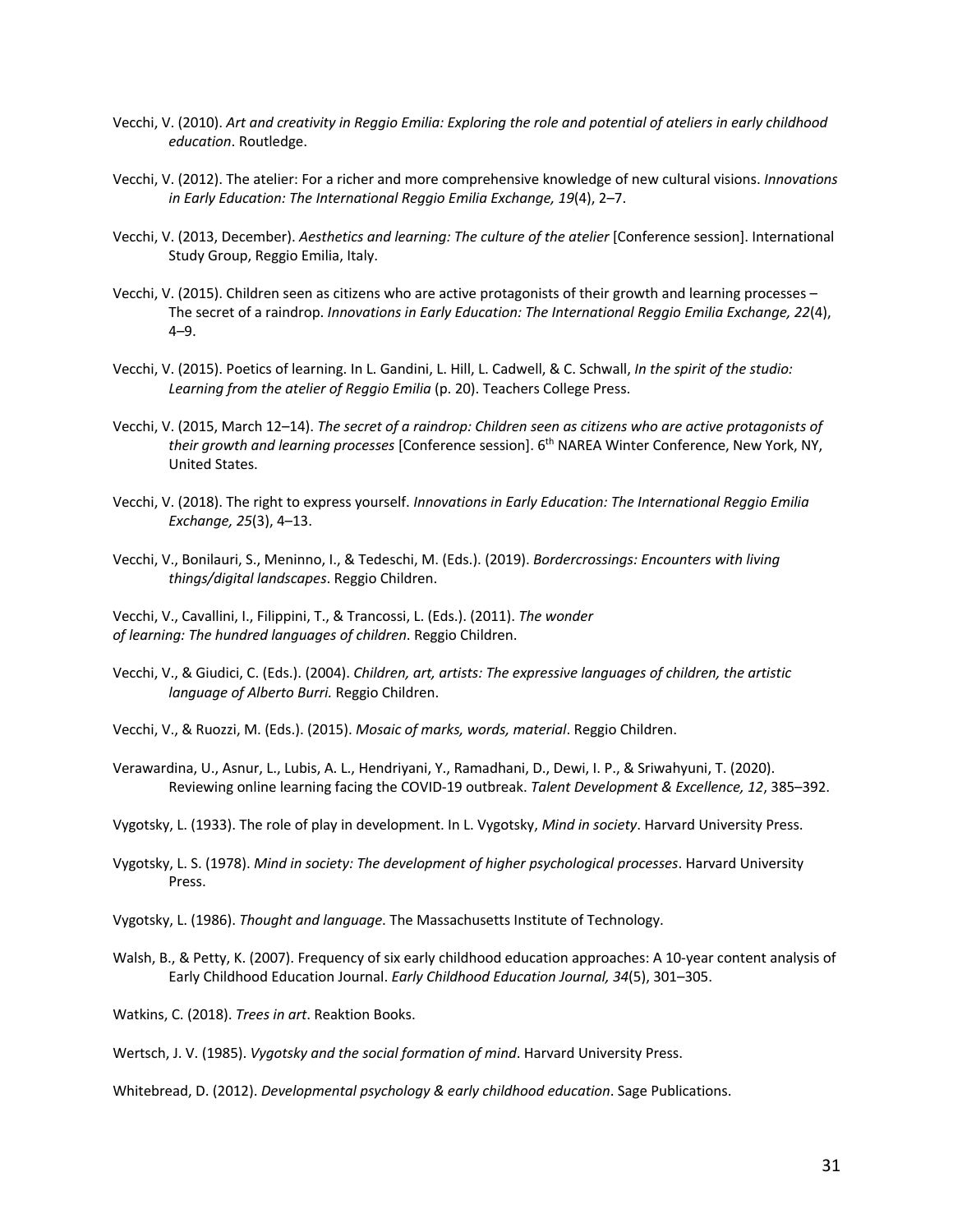- Whiting, B., & Edwards, C.(1988). *Children of different worlds: The formation of social behavior*. Harvard University Press.
- Wien, C. A. (2000). A Canadian in Reggio Emilia: Fraser's provocation. *Canadian Children, 25*(1), 20–27.
- Wien, C. A. (Ed.). (2008). *Emergent curriculum in the primary classroom: Interpreting the Reggio Emilia approach in schools*. Teachers College Press; National Association for the Education of Young Children.
- Wien, C. A. (2014). *The power of emergent curriculum: Stories from early childhood settings*. National Association for the Education of Young Children.
- Wien, C. A., & Callaghan, K. (2007). "Fragile moments": Artists co-constructing creative experience with children, parents, and early childhood educators. *Innovations in Early Education: The International Reggio Exchange, 14*(2), 13–21.
- Wien, C. A., & Callaghan, K. (2014). From policing to participation: Overturning the rules and creating amiable classrooms. In C. A. Wien (Ed.), *The power of emergent curriculum: Stories from early childhood settings*. National Association for the Education of Young Children.
- Wien, C. A., Coates, A., Keating, B., & Bigelow, B. C. (2005). Designing the environment to build connection to place. *Young Children, 60*(3), 16–24.
- Wien, C. A., Jacobs, B., & Brown, E. (2015). Emergent curriculum and the tension between relationship and assessment. In B. Spodek & O. Saracho (Eds.), *Contemporary perspectives on research in assessment and evaluation in early childhood education*. Information Age Publishing.
- Wien, C. A., & Kirby-Smith, S. (2014). Untiming the curriculum: A case study of removing clocks from the program. In C. A. Wien (Ed.), *The power of emergent curriculum: Stories from early childhood settings* (pp. 13–20). National Association for the Education of Young Children.
- Wilkinson, R., & Pickett, K. (2009). *The spirit level: Why more equal societies almost always do better*. Allen Lane.
- Williams, T. T. (2003, May 2). *The open space of democracy* [Speech]. UNews Archive, University of Utah. https://archive.unews.utah.edu/news\_releases/university-of-utah-2003-commencement-address-byterry-tempest-williams/
- Wilson, E. O. (2010). *The creation: An appeal to save life on Earth*. Norton.
- Wilson, R. (2011, May/June). Becoming whole: Developing an ecological identity. *Exchange Press*. http://www.childcareexchange.com/article/becoming-whole-developing-an-eco- logicalidentity/5019903/
- Wohlleben, P. (2016). *The hidden life of trees: What they feel, how they communicate: Discoveries from a secret world*. Greystone Books.

The wonder of learning. (2010, December). *Rechild News*, 1.

- Wright, B. L., Ford, D. Y., & Scott, M. T. (2017). Multicultural pathways to STEM: Engaging young gifted black boys using the color-coded bloom-banks matrix. *Gifted Child Today, 40*(4). https://doi.org/10.1177/1076217517722577
- Yenawine, P. (2013). *Visual thinking strategies: Using art to deepen learning across school disciplines*. Harvard Education Press.